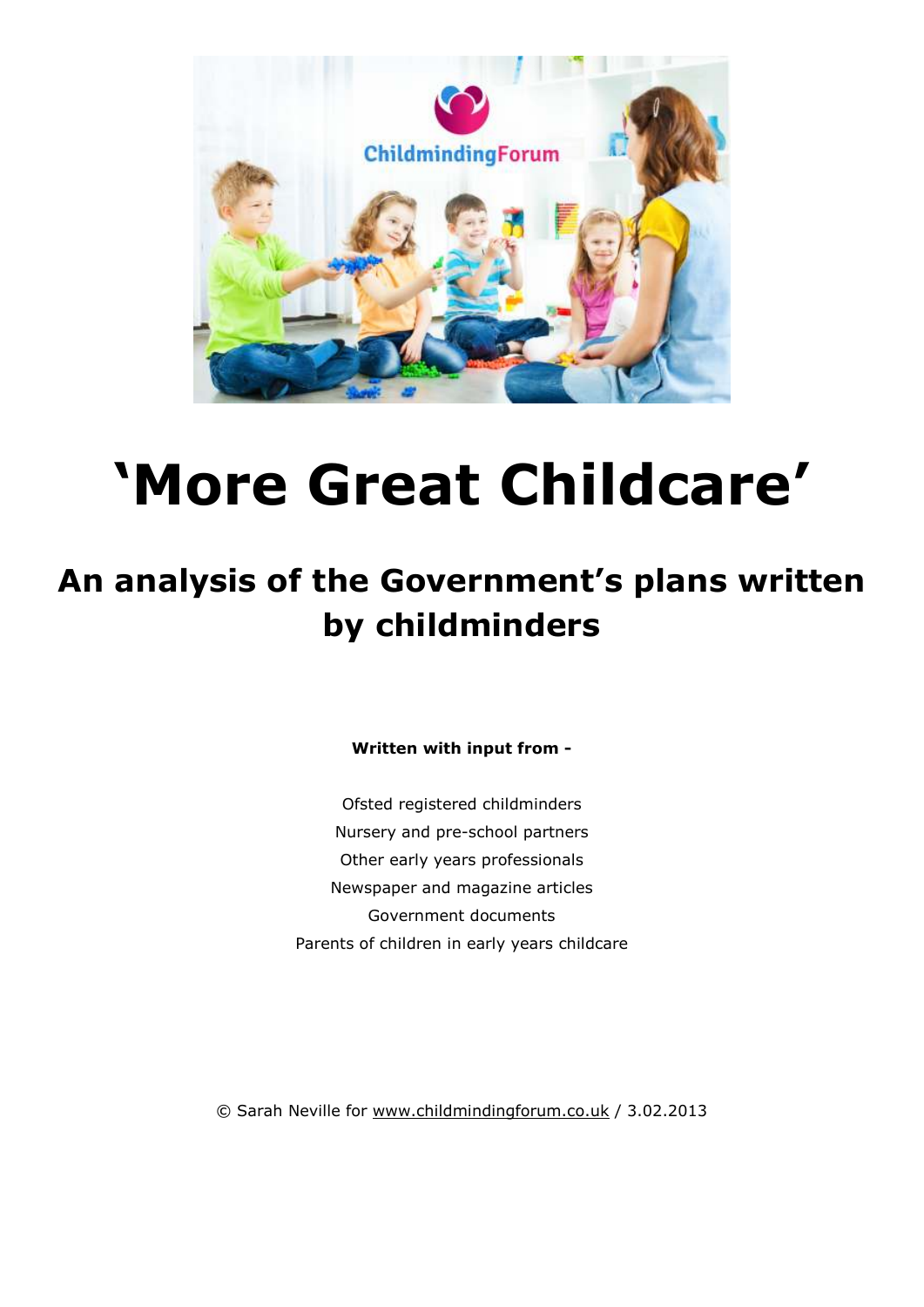Established Ofsted registered childminders have embraced a number of changes over the years - we have been transitioned from Social Services to Ofsted, we have welcomed the professionalism which the EYFS (2008 and 2012) have brought to our work and through the years we have worked with and supported all Government and local initiatives which we believe raise outcomes for children.

However, this latest Government 'More Great Childcare' plan (Feb, 2013) concerns us to such an extent that we have spent many hours collating the attached comments and questions, to present them to the Government for urgent consideration.

The comments in this document have been made by thousands of colleagues locally, on the Childminding Forum (www.childmindingforum.co.uk) and other social media, via the 'leave our ratios alone' petition (www.keepratiosdown.co.uk which has received over 20,000 signatures to date) and by other professionals and parents who all believe that the Government proposals will put outcomes for the next generation of our children at risk and adversely affect the sustainability of the majority of early years providers including childminders.

We believe that change can be a good thing when it is thought through carefully, considered after comprehensive consultation with all stakeholders and implemented only if it has the backing of the majority of those who will be affected.

However, we do not think that the 'More Great Childcare Plan' has been thought through carefully. For example, Ms Truss is still referring to the Dutch agency model for childminders which has been discredited and disbanded (Nursery World, 6.4.2012) and she seems to have little understanding of the current EYFS (2012) ratios as evidenced in her recent Nursery World interview (6.4.2012) and repeated during her Mumsnet webchat (7.1.2013).

The 'More Great Childcare Plan' may have been consulted with a few stakeholders, quote 'I've held a series of meetings with nursery providers, interested organisations like the Daycare Trust, NCMA, My Family Care and nanny agencies' (Mumsnet webchat, 7.2.2013). However, Daycare Trust has reported grave concerns about the plans (21.5.2012); NCMA quickly released a statement reassuring their members that neither they nor the 'overwhelming majority' of their members support the plans (7.2.2013); My Family Care reported that, 'This Truss woman has a load of very strange ideas that she's cobbled together from around the world' (19.9.2012) and childminders are confused about the relevance of consulting unregulated nanny agencies about early years ratios and childminder agencies.

The 'More Great Childcare' plan has been criticised by childminders, nurseries, pre-schools, Government ministers and parents, who all share grave concerns. The recent Mumsnet webchat (7.2.2013) did not contain one statement of support for Ms Truss' plans and I have yet to speak to a childminder who thinks that the plan will raise outcomes for children or lower childcare costs or improve their business sustainability once they understand the plans fully.

This document contains a collection of comments from childminders, colleagues from early years and parents. We ask that the government carefully considers our views and concerns before pushing ahead with a plan which we believe will adversely affect the next generation of our children and the sustainability of thousands of thriving independent childminders and other early years providers.

Thank you for taking the time to read our analysis of the 'More Great Childcare' plan. We look forward to receiving your response.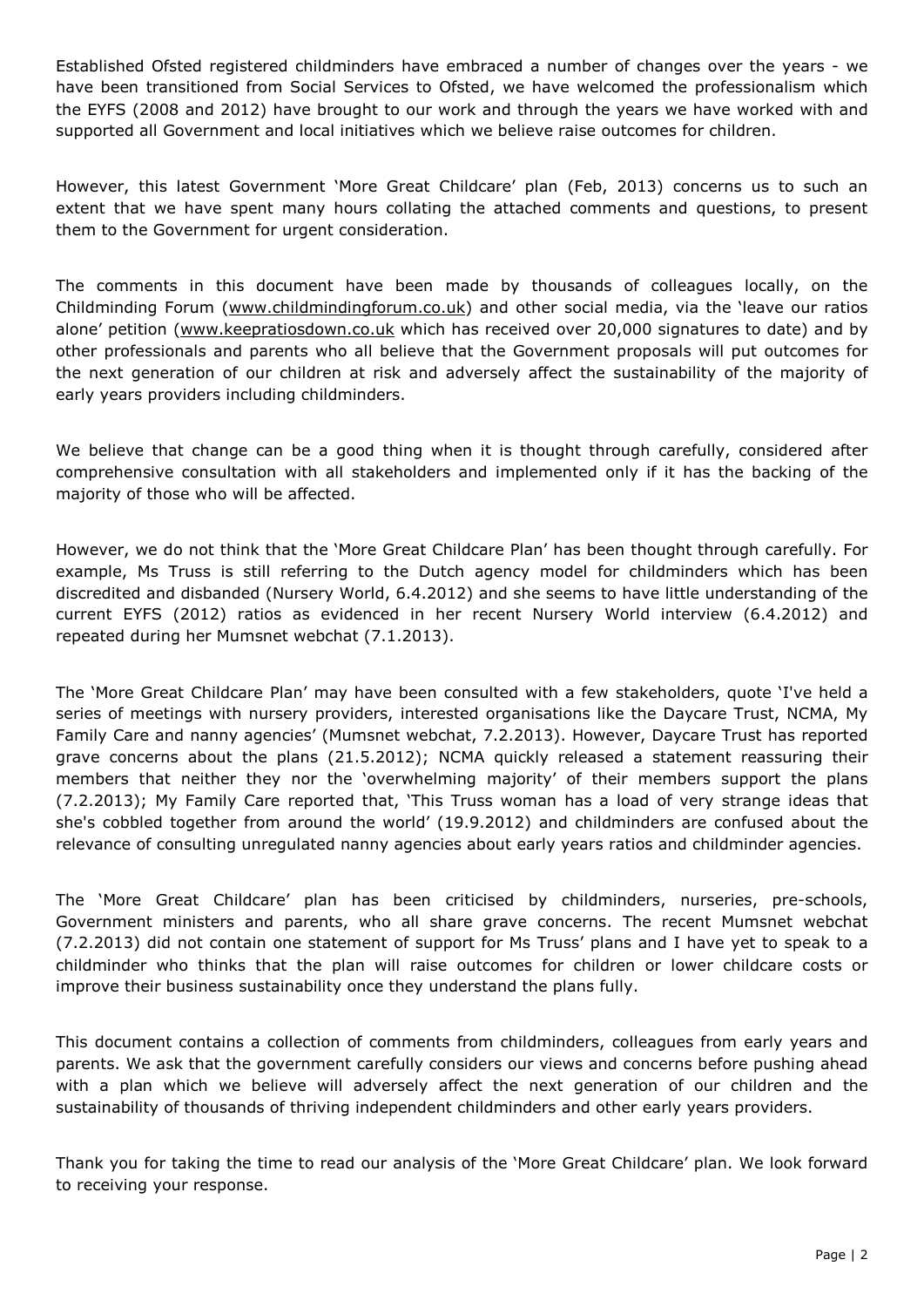# **Analysis of the 'More Great Childcare' plan**

The Government document 'More Great Childcare', written by Elizabeth Truss (Jan 2013), Member of Parliament for south west Norfolk, states,

*'Every parent wants the best for their child. They expect childcare to be safe and of good quality, because high quality childcare promotes children's development in the early years'*

Childminders agree with this comment. We feel that this should be the aim of every early years professional, parent, childminder and Government minister. It is exactly why many thousands of parents and early years providers and professionals are joining together to express their grave concerns about the 'More Great Childcare' plan.

We would like to look at the aims of the document and discuss some of the problems we have noted in more detail -

**The Plan states** *- 'The availability of affordable, safe and stimulating care is crucial in supporting families by enabling parents to work'*

The writers of and contributors to this document have carried out an unscientific audit of childcare providers in their local authority areas throughout the country and note that care as described in this statement is already available in the majority of local authorities.

We would like to ask the government if audits have been carried out to recognise areas of need which should be addressed or if this is simply a sweeping statement (one of many which are used in the plan) which has no basis in fact.

.................................

**The Plan states** *- 'The affordability and availability of childcare are growing concerns to many working parents, and some childcare providers are struggling in these tough economic times'* 

Childminders agree that some childcare providers are struggling to remain viable in these tough economic times - we would like to ask why the government is therefore suggesting increasing the number of children who can be cared for in all early years provisions. We note that very few nurseries, pres-schools and childminders in the majority of local authorities in which we (the writers of and contributors to this document) live are currently full to capacity.

We believe changes to ratios will adversely affect outcomes for children. They will have the effect of putting many providers out of business because other providers in their local area will be keen to fill their newly created spaces and a fees war will ensue.

If these nurseries and other providers are then agencies for childminders, the situation for childminders will become even more untenable, as we will simply not be offered vacancies in the future.

We ask the Government - why not carry out an audit in each local authority and simply tackle the issues in areas of the country where this is a specific problem?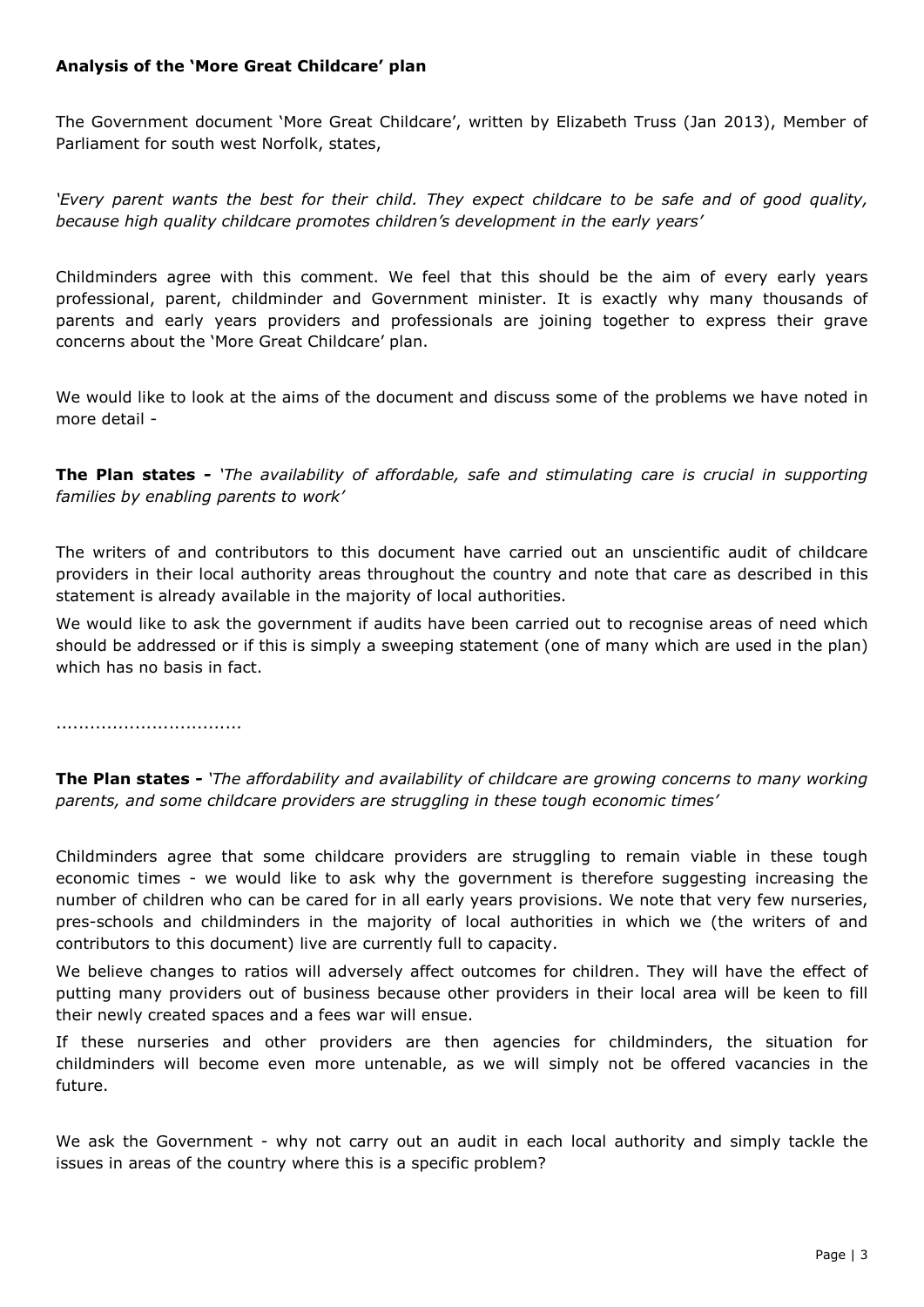#### **Concerns about changing ratios**

We are concerned that Ms Truss does not fully understand the current childminder ratios and exceptions rules. We feel that this might be causing her to misinterpret some of the requirements of the EYFS 2012 and that her calculations might be based on flawed information.

In her Nursery World article 'Why we are introducing childminder agencies' she states 'One childminding couple I met in Thetford in my constituency look after six children between them. Because of the current rules, if one of them needs to buy a pint of milk at a shop around the corner, they have to take along three children.'

This is **not** the case - using the current EYFS (2012) the childminders who work together can quite easily write a change to the conditions of their registration (often called a 'variation') for continuity of care. This will enable them to leave 4 children with the childminder who stays at home while the other 2 children go with their childminder to the shop. This outing might be used as a learning experience, with different children preparing a shopping list, thinking through their own outing risk assessment and maybe visiting the park on the way back for a play. The children who go to the shop might be varied during the weeks so they all experience this valuable community outing.

When childminders organise variations for continuity of care in exceptional circumstances we are aware that even one extra child can reduce the quality of service we provide at the time and we are unable to provide the same quality attention for all children. We know that we must think carefully about what we are doing, write a risk assessment, consider the implications to the learning and care of all the children, involve parents in our decision making process and much more. Our concern is that more children per adult will become the 'norm' rather than the exception for some childminders and outcomes for the children will be compromised as a result.

Another area where Ms Truss appears to be struggling is with the ratios for childminders and 2 children under the age of 1. Her comments, 'The existing ratio of one child under the age of one per childminder means that twins are a no-no without special permission. And there is very little scope to manage if one parent is late picking up their child, which is why an additional allowance will be given to manage changeover periods.'

The removal of childminder conditions in the revised EYFS (published in Sept 2012) gave childminders the ability to change the conditions of their registration for cases such as this so we can offer a flexible service to parents.

# **Further concerns about changing ratios**

Ms Truss states that, 'the evidence from studies like EPPE, and from the OECD's Starting Strong work, that having graduates in settings, even for babies, has a positive impact on children's outcomes.' (Mumsnet webchat, Thu 07-Feb-13 13:03:25)

We note that these studies were primarily concerned with children of three years and above, whereas the proposed ratio changes affect infants and two year olds who require secure attachments with a responsive key person in order to thrive emotionally and intellectually. Furthermore, even amongst the older age group, the OECD's Starting Strong work identifies high staff: child ratios as a factor in securing positive outcomes from early years childcare and education'.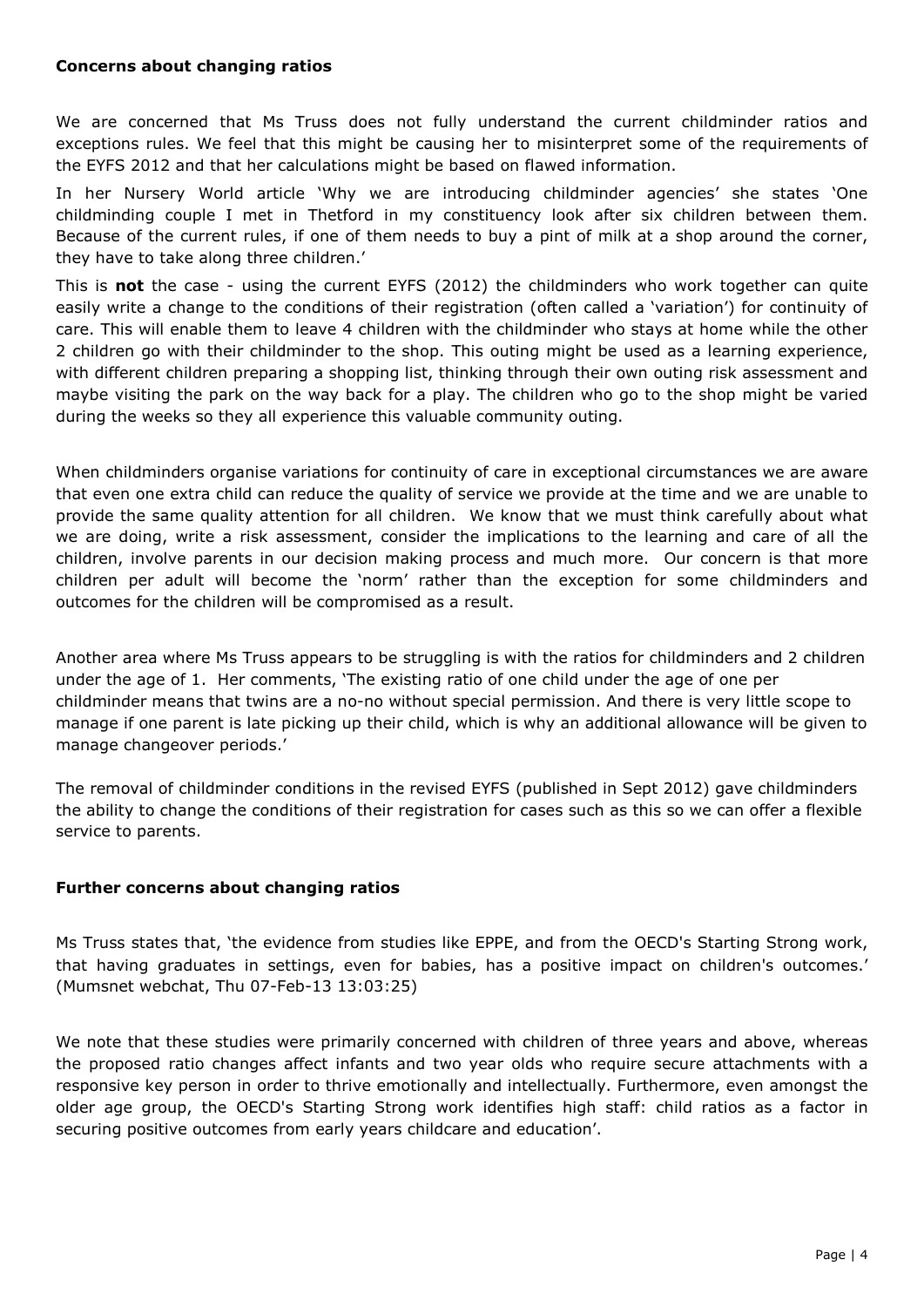Childminders, pre-schools, nurseries and parents have come together to condemn the plan to change ratios. They believe that the plan to increase the number of children for whom one adult can care takes no account of the needs of the children involved - or the needs of the adults who are attempting to care for them and provide them with a high level of attention and care.

Here are some practitioner and commentator comments -

- 'It is hard to contemplate the demoralising and damaging effect of this policy proposal on the early years workforce as it clearly places very little value on what they already do.' (Nursery World magazine, Kate Hulm, 4.2.2013).
- We need to spend time with each child to foster their personal, social and emotional development and communication and literacy - the EYFS tells us this. If we are struggling to cope with the care needs of more and more children, where will we find this time?
- To support children's physical development, we need to provide children with space to move around and safe areas in which to play. If ratios are changed and floor space rules are changed so more children are squeezed into each room - how will this be achieved?
- The plan fails to acknowledge that staffing ratios have existed largely unchanged since the 1970s for good reason - because of the strong professional consensus about what babies and very young children need so they can flourish and grow in a safe and healthy environment.
- NCMA state, 'The decision to allow childminders to care for more children under five has not been linked to any quality measures' and, 'the decision to increase ratios in groups settings is likely to risk quality for children in those settings'.
- Recently published government reports suggest that something like one in five children in England today has additional needs. The childcare market already fails these children and their families through lack of one-to-one care, lack of training, lack of space and time and much more. Reducing the ratio of adults to babies and young children will mean even less opportunity for them to flourish and for their individual care and learning needs to be met.
- The 'More Great Childcare' plan suggests that changing ratios will enable childcare settings to recruit more children, earn more income, pay staff more, improve quality and reduce costs for parents. We believe that the plan will not do any of this - it will, instead, put outcomes for a whole generation of children at risk.

At the time of writing this document, over 20,000 childminders, early years professionals and parents have signed an online petition with change.org asking the government to 'leave our early years ratios alone'.

The petition can be found here - www.keepratiosdown.co.uk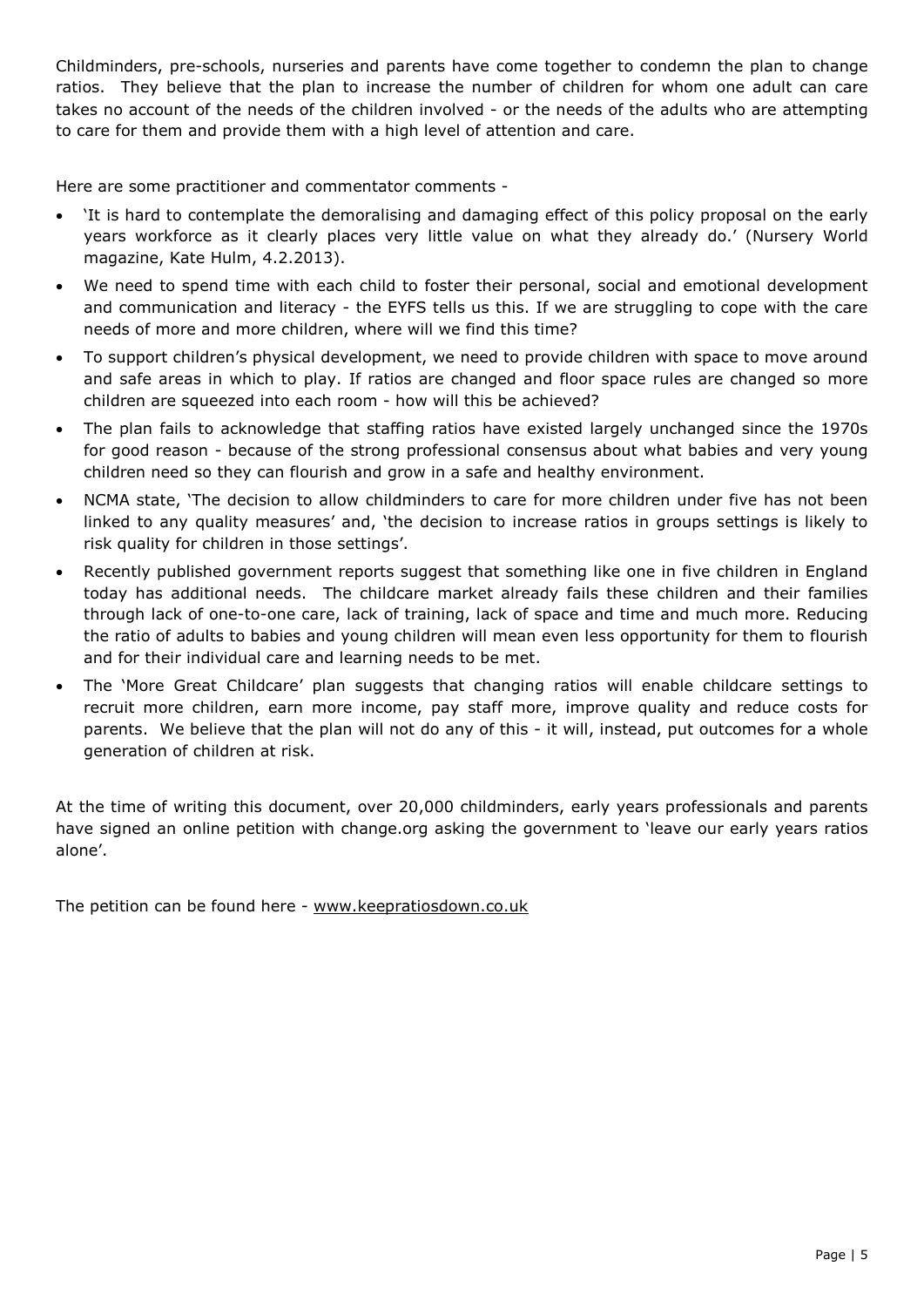# **The 'Leave our ratios alone' petition states -**

'Increasing the number of children per adult in an early years setting is likely to put the wellbeing, health, safety and education of our youngest and most vulnerable children under threat.

On 11th January 2013 we asked early years professionals including childminders on the Childminding Forum and Facebook page 'Childminders' for their comments to the question:

*'Do you think childminders having higher ratios will improve outcomes for the children... and lower costs for parents as suggested by recent Government reports?'*

We very quickly received almost 100 comments, all telling us that early years professionals do not want to compromise children's outcomes or put their safety at risk by taking on more children. For this reason, the Childminding Forum is working to lobby government via this petition.

We believe that the Government and Ofsted are working together to put the wellbeing, health, safety and education of our youngest and most vulnerable children under threat.

We believe that Government proposals to change child per adult ratios will quite probably lead to some early years settings taking on more children than at present, possibly without the extra support, staffing, space and knowledge that they need to meet the children's needs effectively on a day-to-day basis... and that this will put outcomes for children and their health, safety and wellbeing at risk.

We believe that there is some misinformed notion within government that if ratios are increased the cost of childcare for parents will come down. We all know that if ratios are increased we will have to buy more resources, provide extra food, purchase bigger cars and buggies, buy more equipment, work much harder every day, complete more paperwork in our already dwindling family time, pay higher insurance costs, pay more tax and national insurance, make changes to our premises to remain commercially viable... and much more... all of which will quite probably increase rather than lower our fees.

We believe that the suggestion of increasing the number of children per adult will make our provisions completely unsustainable. The vast majority of childminders already work for well below the minimum wage and few childminders, nurseries, pre-schools and other providers are full to capacity. We wonder where the government foresee this influx of children coming from to make the new ratios sustainable.

We are responsible for ensuring the next generation have the very best opportunities available to them. Increasing ratios does not put the children's interests first and will only lead to lower standards and less one-to-one time causing a potential significant detriment to a child's life chances.

We believe that young children's early years experiences must not be compromised by Government policy as has happened so many times in the past.'

We urge Ms Truss to read comments noted on the petition and listen to what we are saying. We are asking her to consider changing her plans before it is too late and outcomes for the next generation of our children are seriously compromised.

# **Note the following website links -**

Childminding Forum - www.childmindingforum.co.uk;

Facebook page 'Childminders' - www.facebook.com/childminders.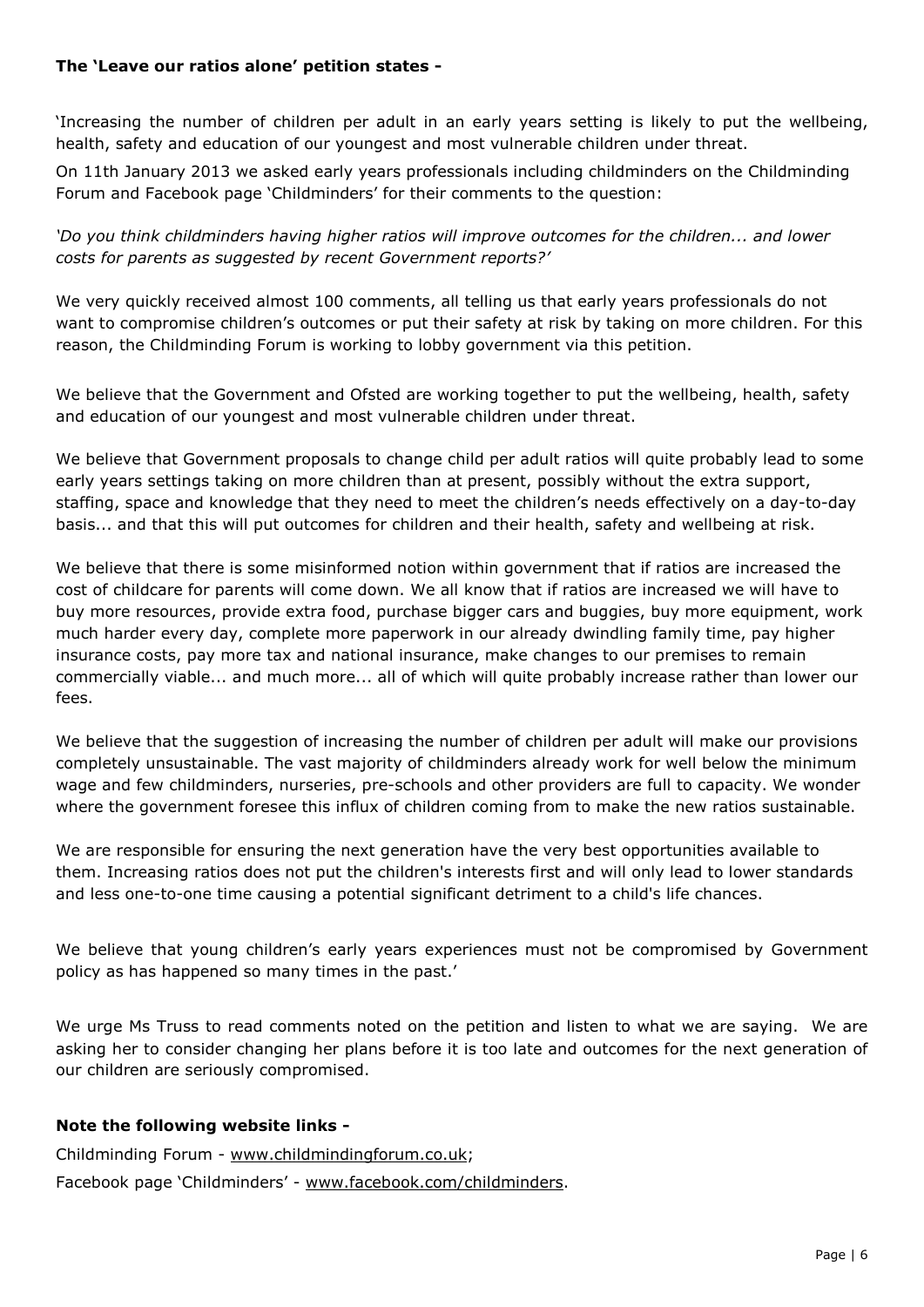# **Continuing with our analysis of further statements from the 'More Great Childcare' plan...**

**The Plan states** *- 'As Professor Cathy Nutbrown told us in her report last summer, the quality of provision for children could be improved'* 

We are in favour of raising outcomes for children - and many thousands of childminders and nursery providers through the country attend training and courses to further enhance their personal professional development.

We wonder if Ms Nutbrown was made aware of the ways in which Ofsted inspectors discriminate against, for example, newly registered childminders by suggesting they are not well enough established to receive a better grade than satisfactory - in their own literature (pre-September 2012)?

We will look at this issue in more detail later in our response.

We are also concerned about repeated references in the plan (and referenced verbally by Ms Truss during interviews) to early years children being taught by teachers through structured activities. These comments and the lack of mention throughout the plan to the EYFS 2012, which is a play based curriculum, are deeply worrying to many childminders.

We know that children learn best through playful interactions - this is supported by all early years professionals and the writers of the EYFS 2012. We strongly believe that children should not start formal education until they are ready - and that they are not ready at the age of 2, 3 or, in many cases, 4 - which is why the majority of well informed and successful educational approaches throughout Europe and the rest of the world start their children in school much later.

Concerns that our children are being subjected to 'inappropriate learning environments' are the focus of many early years campaigns (Nursery World, 8.2.2013).

.................................

# **The Plan states** *- 'The plans in this document are the first step'*

We are very concerned that this statement which, when read alongside interviews given by Ms Truss (Nursery World 5.2.2013; Mumsnet live webchat 7.2.2013) and the article 'What are childminder agencies?' (Department for Education, 7.2.2013) suggests that the 'More Great Childcare' plan is a fait accompli. Are the government telling us that this is the way forward and these plans are happening? Ms Truss states that agencies will be up and running from September 2013 - where is the consultation time? What has happened to asking childminders, parents and other involved professionals what they want - and listening to their responses?

There is no suggestion in any of the comments from Ms Truss that the plans are proposals. She states in the interview 'This change will enormously help professionals, parents and children alike' - not as she might have said, 'this proposed change'. Similarly, she tells us 'We will pilot them (agencies) in September 2013 and I hope that they will be fully operational a year later.'

A consultation suggests a 2 way flow of ideas, suggestions and initiatives, where the Government listens to the people involved and takes their views into consideration. Childminders, parents and other early years providers are asking the same question - will a consultation happen or is the 'More Great Childcare' plan already decided?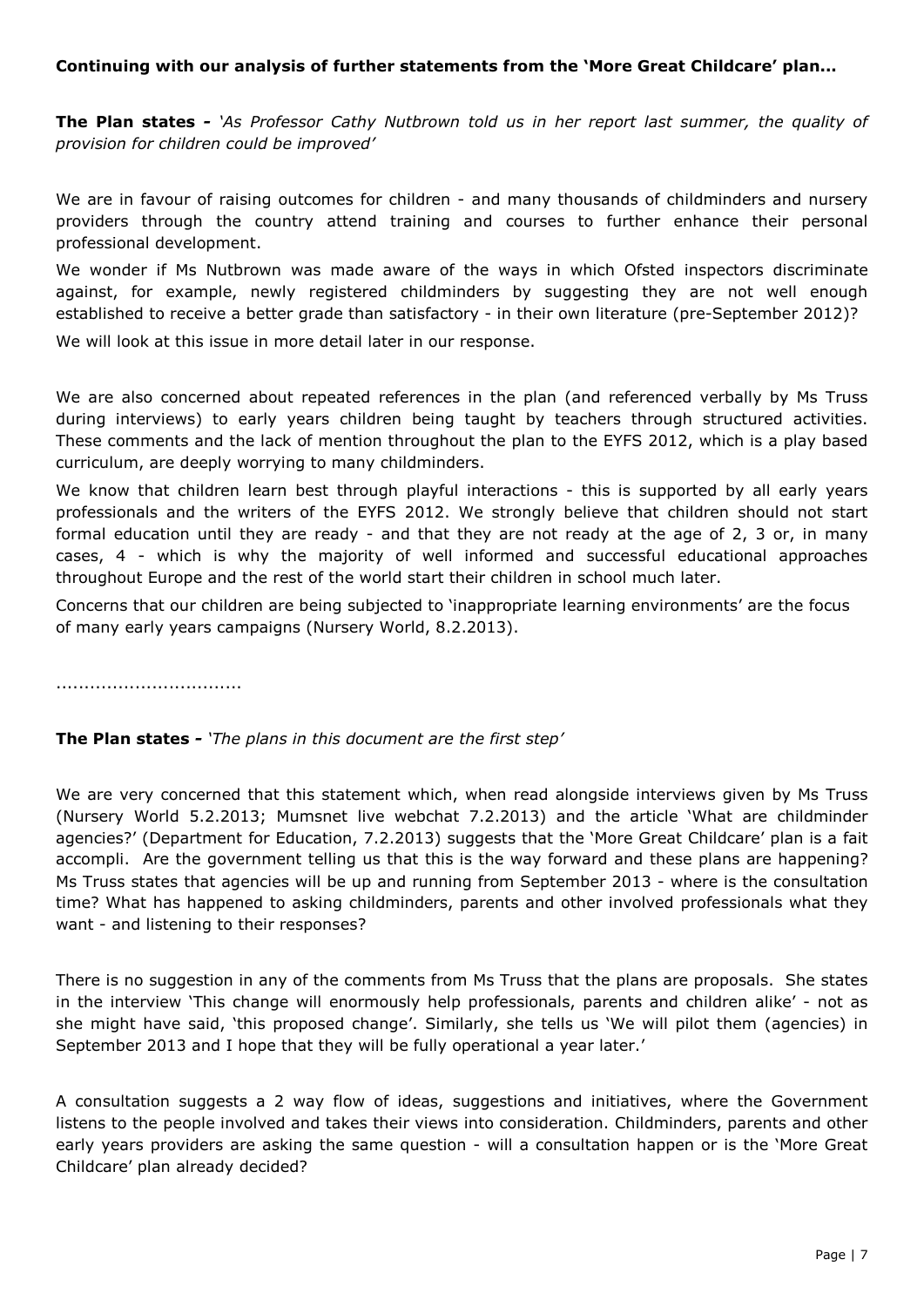# **Childminders and agencies**

Over 11,000 childminders, early years professionals and parents signed a petition against agencies last year (2012). The Government does not appear to have listened to our concerns... so this time we would like to tackle things from a different angle. Now that the subject of agencies has arisen again, we would like to ask questions about how agencies will work, how they will support sustainability, what they will do for the thousands of established childminders who want to be self employed and how they will help to raise outcomes for the children in our care.

We are calling for consultation before plans are implemented and we look forward to receiving answers to our questions...

**The Plan states** *- 'We want to make it simpler for talented people to become childminders and for quality childminders to operate and grow their business. Therefore, in addition to making it easier for existing childminders to care for more young children, we will also create new routes for people to enter childminding.'*

#### **Questions...**

- Have audits been carried out to check that new childminders are needed and that there are sufficient families looking for childcare throughout the country to fill their spaces? Many Childminding Forum members already have free spaces despite advertising and foresee even more problems finding work when nursery ratios are changed and schools are encouraged to take both 2 year olds and set up before and after school clubs (so we lose the school aged children as well).
- This statement encompasses 'quality childminders' in the plan and yet in another part of the plan it is stated that established childminders will not need to join the agencies. Please clarify - it appears to established childminders that we are not considered to be 'quality childminders'.

.................................

**The Plan states** *- 'At the moment, most childminders are self-employed individuals running their own business. Many childminders are happy with these arrangements. But many other current and former childminders have found the requirements of setting up and running their own business far too burdensome. In some cases, it has prevented childminders from concentrating on delivering high quality early education and care, and in others it has driven people out of the profession altogether. This is one reason why the number of childminders has almost halved over the last twenty years.'*

- Setting up a childminding business is not burdensome it can be a lengthy process but many established childminders feel this is a good thing as it teaches patience, resilience, perseverance and much more - all valuable qualities in a childminder. There is a lot of help and advice available to newly registering childminders via the local authority infrastructure already in place which we are very concerned will be lost if agencies are given control. We also feel that a lengthy induction process serves to dissuade those people who are not really interested in doing the job. If agencies make it easier for childminders to register, we have concerns about the percentage of people who will be wasting their own and other peoples' time and money.
- The statement that childminder numbers have 'almost halved' does not fully appreciate the market factors involved. Has natural wastage, maternity leave, up-skilling and people retiring been taken into consideration? We are not aware of exit questionnaires to determine reasons for leaving and therefore would like to question the validity of this sweeping statement.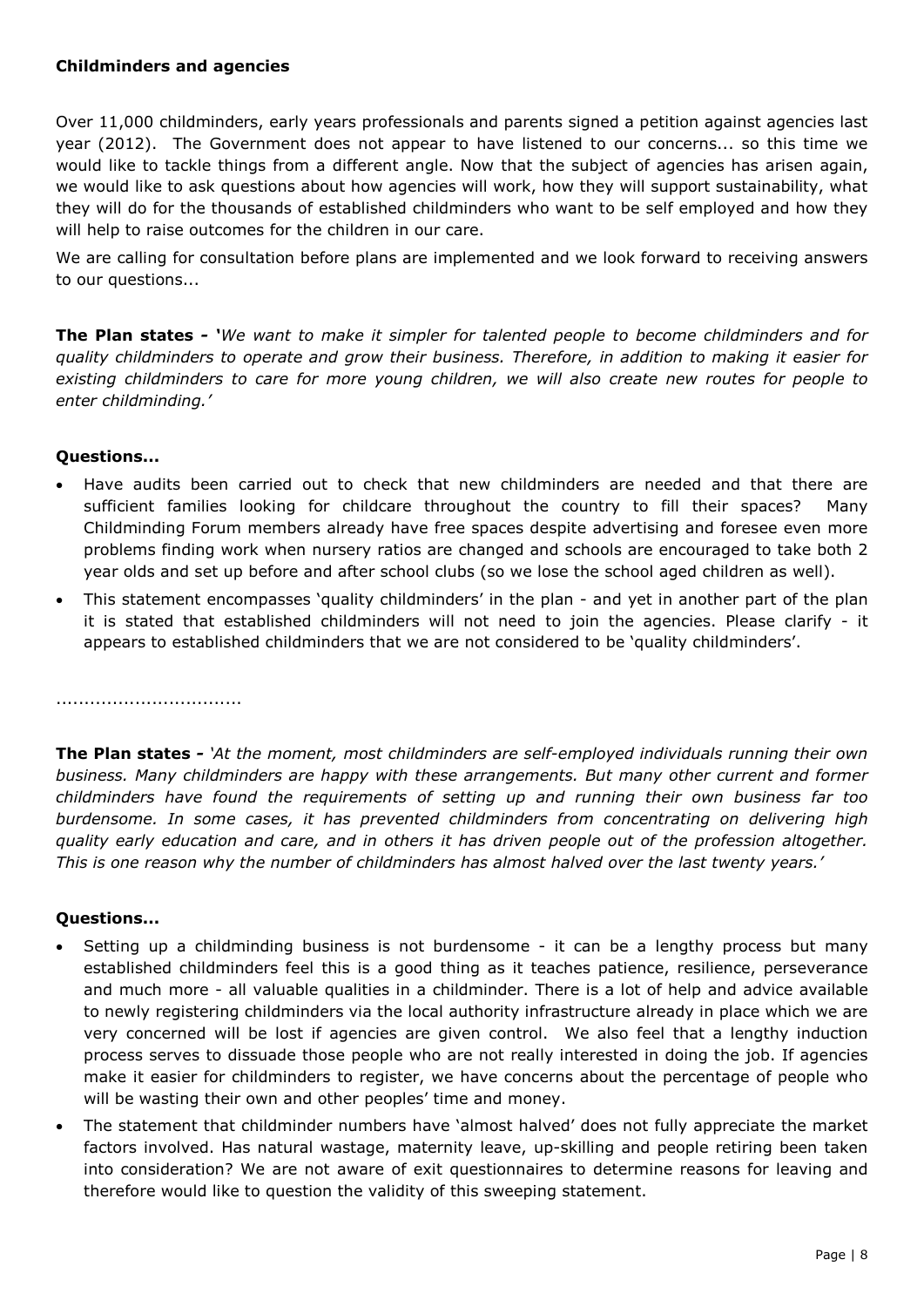**The Plan duplicates the above and extends the intention by stating** *- 'We will enable the creation of childminder agencies to relieve childminders of some of the burdens of setting up their own business, provide training and match childminders with parents. Instead of having to investigate prospective childminders to check they are happy to entrust their children to their care, parents could instead approach a childminder agency to match them with a nearby childminder. There could be many practical benefits too. For instance, agencies could arrange for cover when childminders fall ill, saving parents the hassle of finding someone else at short notice or missing work.'*

# **Questions...**

- How much will it cost to be part of an agency?
- We believe that this will create a 2 tier system with agency childminders promoted by agencies, local authorities and / or the government as better than independent childminders. We are also concerned that it will cause confusion for parents. Can the Government please clarify how they intend to protect the sustainability of the many thousands of established childminders who wish to remain independent?
- Very few childminders feel that running their own businesses is burdensome. There are concerns about certain paperwork expectations, often requested by Local Authority advisors and Ofsted inspectors... however, these do not include finding new business or organising insurance. How does Ms Truss suggest agencies will reduce the burden of a childminder's ongoing documentation for children while ensuring childminders are allowed to stay within the EYFS framework so they continue to offer the same level of high quality care as other providers?
	- o Will agencies complete childminder accounts and help with invoicing?
	- o Will agencies write observations and complete the children's Learning Journeys?
	- o Will agencies write our self reflections for us?
	- $\circ$  Will agencies do our training so we can free up more time to be with our families after work and at the weekend?
	- o Will agencies write our risk assessments so they are individual to our homes and outings?
	- o Will agencies formulate policies for how each childminder operates in our unique settings?

We note that the 'More Great Childcare' plan does not mention the EYFS 2012 - only to offer 'high quality care'. Please also clarify the role of the EYFS for childminders in the future.

- Parents do not want to use a childminder matching service. Parents to whom we have spoken say they prefer to visit a variety of childminders and make up their own minds rather than be pointed in a certain direction by someone who might not fully understand their family's individual needs.
- Do childminders trust agencies to send parents to them rather than being in control of their own sustainability? What if the agency is the local nursery and it is struggling to fill its own spaces or the local Children's Centre which has absolutely no interest in working with childminders?
- The majority of childminders have short term cover in place already and are not prepared to pay for it to be organised for them. New childminders who follow the requirements of the Childcare Register will arrange emergency care with parents to fulfil the requirements. Has a consultation been carried out to clarify is this service is of value to parents?
- From where will all the new childminders be recruited to make the agencies self sufficient? Many areas of the country are already awash with established childminders, nurseries, pre-schools etc.
- If established childminders were to join an agency would our existing parents have to pay more for the privilege or would we be expected to carry the loss in income?
- Can you please explain how the money will bring down costs to parents when it has to go through an agency middle man - so in fact our service to parents will cost us more? Or is the government expecting childminders to further reduce their already below minimum wage incomes?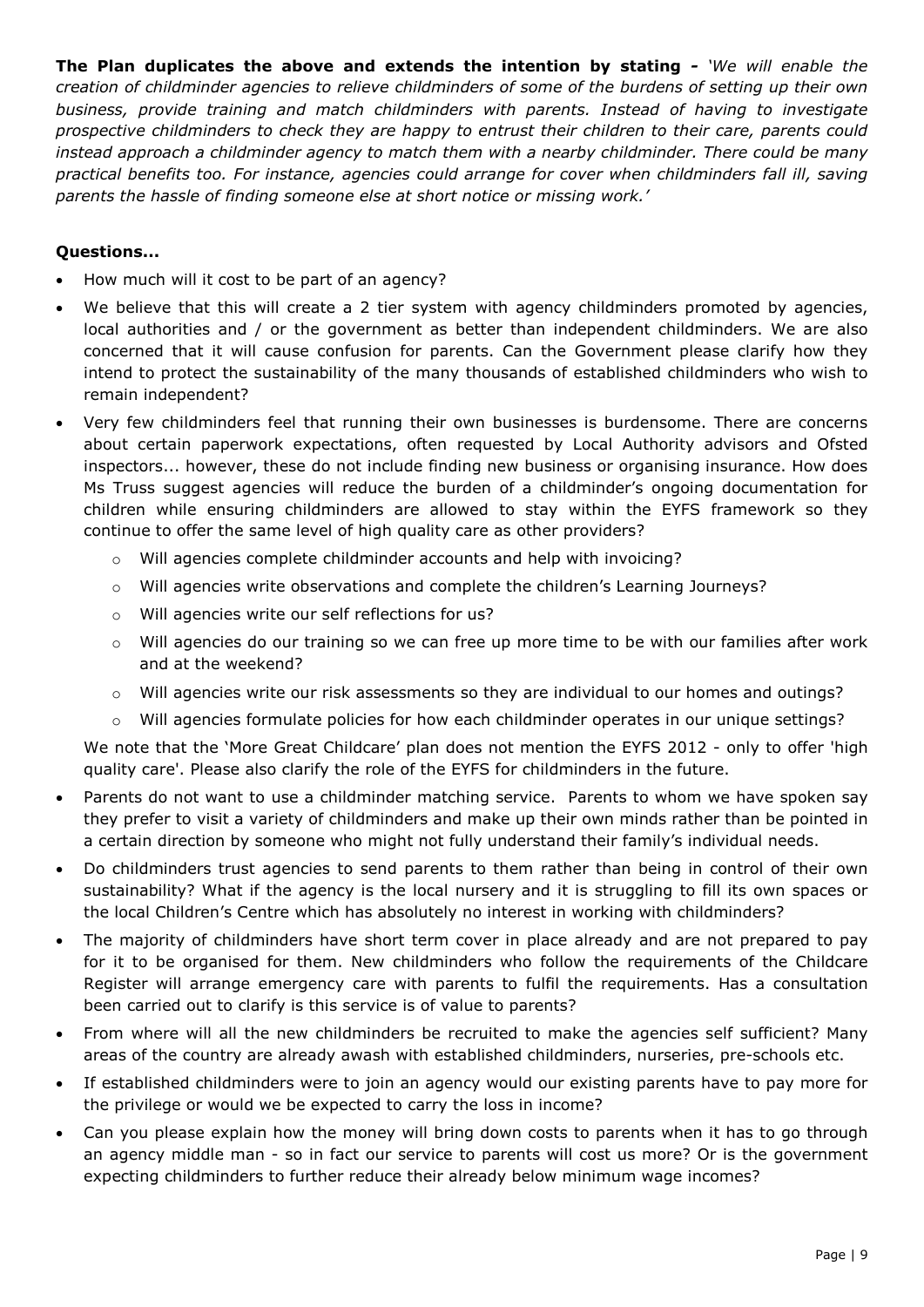**The Plan states** *- 'Childminders who join agencies will find they can concentrate on childminding rather than administrative tasks such as arranging training and finding clients.'* 

# **Questions...**

• We have asked a selection of childminders how long it takes to arrange training and they all say it is not difficult. There is an excellent training network already in place throughout most of the country for childminders - we would like to ask whether investigations have been carried out to consider whether the current network can simply be improved.

Follow up questions - will training cost money? How will non agency childminders access training? Will non agency childminders have to pay more money than agency childminders to access essential training such as first aid and safeguarding?

- We have asked a selection of childminders whether 'finding clients' takes a long time and they say that the biggest problem is caused by parents not arriving for interviews. They do not feel this will improve simply because a 'middle man' agency is involved. Some childminders do complain that the phone never rings - but that is mostly because there is no demand for their service in their local area and all early years providers are quiet. As we are yet to be convinced that any of these plans will create a sudden influx of children needing childcare, we fail to see how this service will support childminders in the future.
- What if the agency favours one set of childminders over another and fails to find clients for a childminder? To whom might the childminder complain?
- There is a grave concern that even more paperwork 'hoops' will be invented by agencies trying to prove their worth to Ofsted. What guarantees will be given that this will not happen?
- What if the agency and childminder have a different ethos, terms and conditions, policies and procedures etc? Will the childminder have to adopt the ethos of the agency before joining? It is unlikely there will be a choice of agencies for the childminder to join, simply because of travelling distance when accessing training.
- What if the childminder and parents do not get on? Will the childminder be penalised for saying 'no' to a client - perhaps by not receiving any more calls for new business?
- How will agencies make sure they always have up-to-date childminder vacancies? We are concerned that this will cost a lot of money to implement - we know that thousands of pounds a month are already spent by totally impartial childminder - parent matching services such as Childcare.co.uk and the Family Information Services. If agencies are to be self supporting we assume that childminders will be paying for this service out of their already low income.

.................................

**The Plan states** *- 'Parents will also benefit. Instead of having to investigate every prospective childminder to check they are happy to entrust their children to their care, they could instead approach*  a childminder agency to match them with a nearby childminder. The agency would be quality assured *and inspected by Ofsted, offering parents reassurance.'* 

- Does this mean that the government will be telling parents that only agency childminders are properly qualified to look after their children? What happened to free choice?
- Getting their work via word of mouth and recommendation means a lot to the majority of childminders. It means they are valued in their local community and current parents are happy to recommend their services. Many thousands of established childminders do not want to lose this will they still be able to take on work which does not come through the agency if they are agency members? Will they be penalised for this?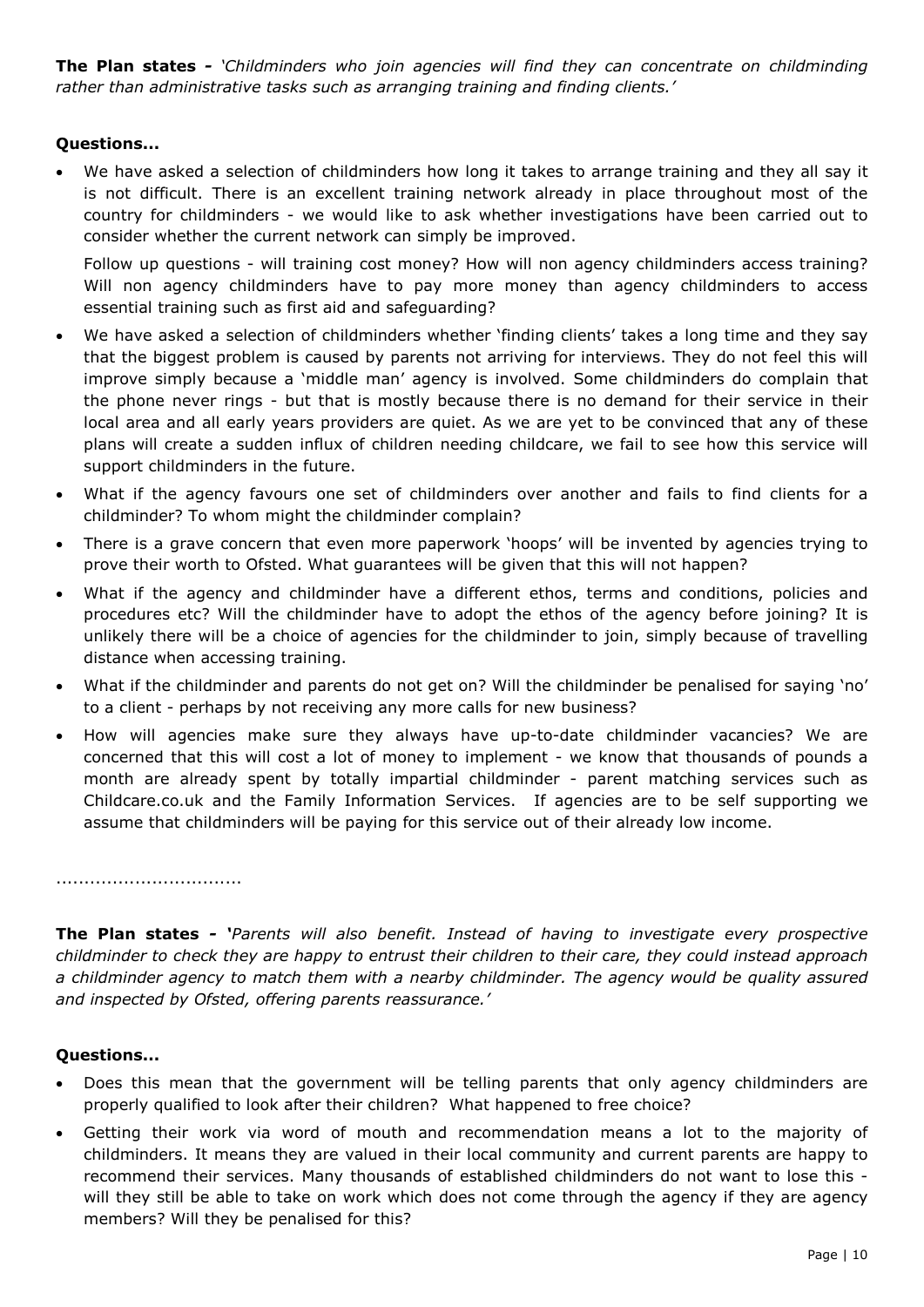• Agencies will mostly be existing nurseries and schools according to the 'More Great Childcare' plan. Does the government really think they will pass vacancy requests on to childminders when they already have their own vacancies to fill? Especially as schools will be taking 2 year olds and setting up after school clubs - because Government is planning to relax the rules...

As an extension to that question, please explain how rules can be relaxed for schools and after school clubs but not for childminders who offer after school care. Childminders who care for older children have to comply with the requirements of the Childcare Register 2012 and cope with Ofsted inspectors who ask for written evidence of the children's learning and development even though it is not required by the EYFS 2012. Will this be the same for the after school clubs?

NCMA state, 'Whilst the childminding agency model is only optional now, it will still lead to parental confusion and a two-tiered system of regulation and support for childminders. We remain concerned it will impact on childminding's future sustainability.' (Feb 2013)

.................................

**The Plan states** *- 'We will legislate so that, subject to the will of Parliament, childminder agencies will be able to:* 

*0 provide regular training and quality assurance;* 

*0 match supply and demand, helping to fill places and act as a point of contact with parents. They will also be able to resolve complaints and other issues;* 

*0 take on administrative tasks, for example, around registration and insurance. This will allow childminders to focus on caring for children; and* 

*0 be registered with, and inspected, by Ofsted, who will inspect and report on agencies' quality. Agencies will have their performance assessed so that parents and childminders know exactly how well agencies are fulfilling their duties and supporting childminders. Ofsted will also inspect a sample of childminders under an agency, with a reduction in the overall bureaucracy of inspection without compromising quality.'* 

- The majority of childminders already have access to regular training if they want to attend. Will accessing training become a requirement under agency control? What about childminders who live a long distance from the nearest agency... or childminders who do not drive? Will they be penalised for not attending training? Will agencies be graded lower by Ofsted because childminders do not attend the training they offer? Will this lead to childminder grades being lowered?
- What training will be offered to childminders who do not join the agency? Will they be invited to agency training? Will they be charged a fee for this?
- The majority of childminders and parents believe that Ofsted offer parents reassurance of their quality through the current inspection system. How will information given to parents to reassure them that the 2 tier system does not mean independent childminders offer a lower quality service than agency childminders? Our concern is that this will further confuse parents.
- When matching supply and demand, will the agency also fix local prices? What about individual childminder independence to charge what they feel they are worth depending on their availability, local knowledge, training, flexibility, reputation, Ofsted grading, facilities etc?
- Childminders tell us that they neither want nor need an agency to tell them where to go to buy their insurance. How do you anticipate this service will be of benefit to childminders?
- Will 'administrative tasks' include jobs such as chasing late payments? How much will the agency charge (percentage of income or monthly fee) to fulfil this role for the childminder?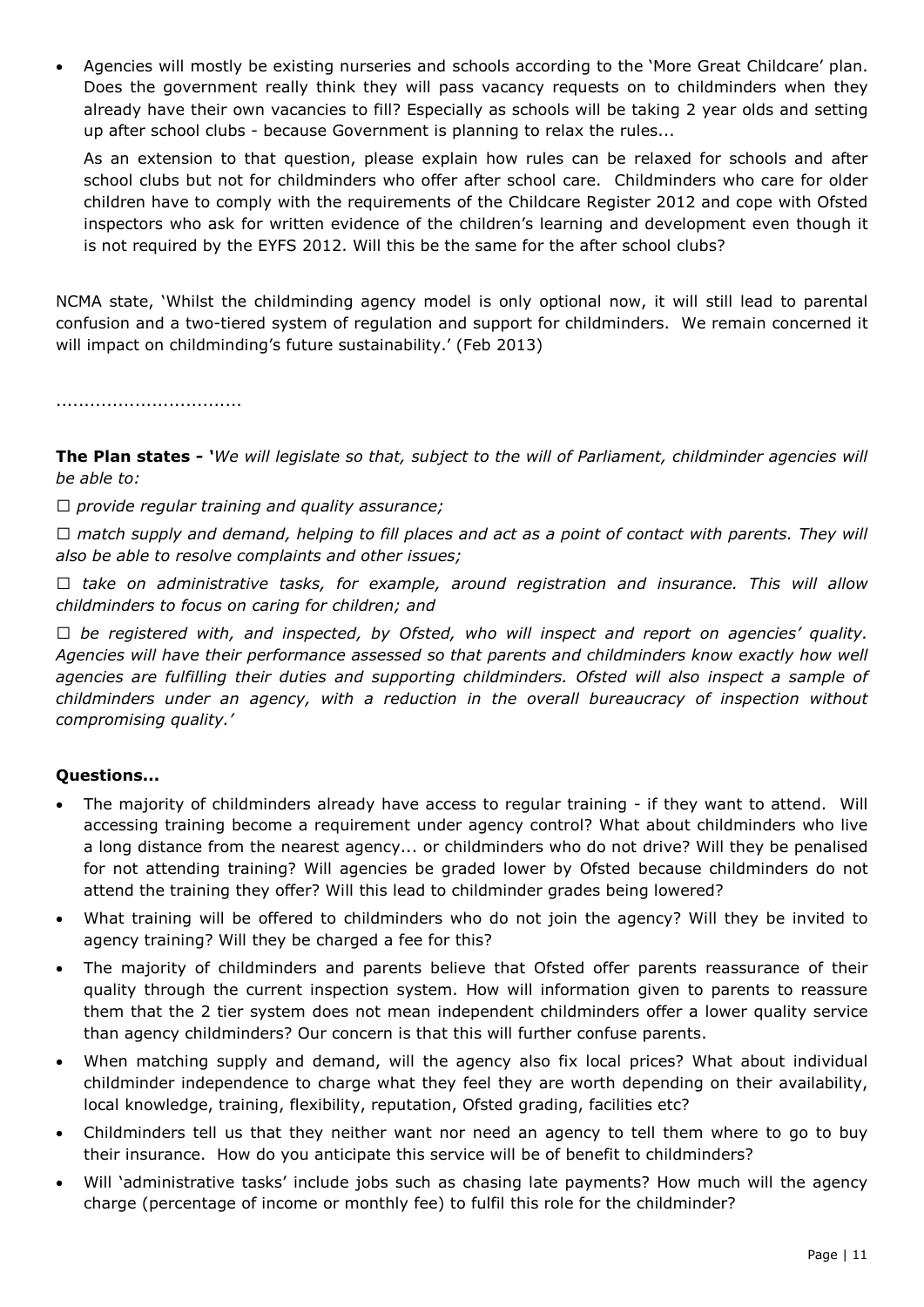- Childminders tell us that while they find the support of their local Development Officer reassuring when complaints are made against them, they much prefer the current system whereby the majority of day-to-day complaints are handled in-house. They do not want a third party involved and their concern is that the agency will support the parent rather than the childminder and that there will be a conflict of interest. Who will adjudicate in such matters?
- What will happen to the childminders and families if the agency is failing to comply with the requirements or is not financially viable?
- What happens to each agency childminder's individual grades if the agency receives a 'satisfactory' Ofsted inspection grade? Do they lose their previous 'good' or 'outstanding' grades because the agency is failing them?

As a follow on question, childminders ask - if agencies receive a 'satisfactory' or 'unsatisfactory' Ofsted grade does this mean that the childminders will lose their funded children because of their association with the agency?

• The majority of childminders belong to networks, forums and other local and national support groups. They tell us that they do not feel 'unsupported' and prefer to continue working as self employed. How will this affect the sustainability of agencies? Is it not just an excuse for local nurseries to control childminders and put us out of business by taking all the early years work for themselves? Who will mediate in such cases if childminders feel that they are not being treated fairly?

.................................

**The plan states -** *'The agency approach may be particularly attractive to people who have previously thought about entering the profession but been put off. This might include, for example, a new parent looking for a career change that lets them spend time with their child, but daunted by the prospect of unsupported self-employment. Equally, it might be attractive to a nursery worker, interested in working for themselves, but nervous about leaving the supporting structure of group provision.'*

# **Questions...**

We are always happy to see new childminders enter the profession and many of us are mentors and support newly registering childminders in many different ways. Our concerns, as already noted, are centered on their sustainability, our future sustainability if all these new childminders are introduced into many areas of the country where business is already scarce and the creation of a 2 tier system.

- What assurances can the Government give us that this will not happen?
- What will be done if it is happening and established childminders are leaving the profession because they have been 'squeezed out' by newly registering childminders who are members of agencies?

.................................

One childminder would like to share the following...

'So, with no new money injected, the scheme promises to:-

- improve the standard of care, education and inspection
- reduce childcare costs for parents
- improve incomes for childcare providers and thereby attract 'better people' into the industry

It's clearly designed to be attractive to everyone: parents, nurseries, childminders, taxpayers, etc.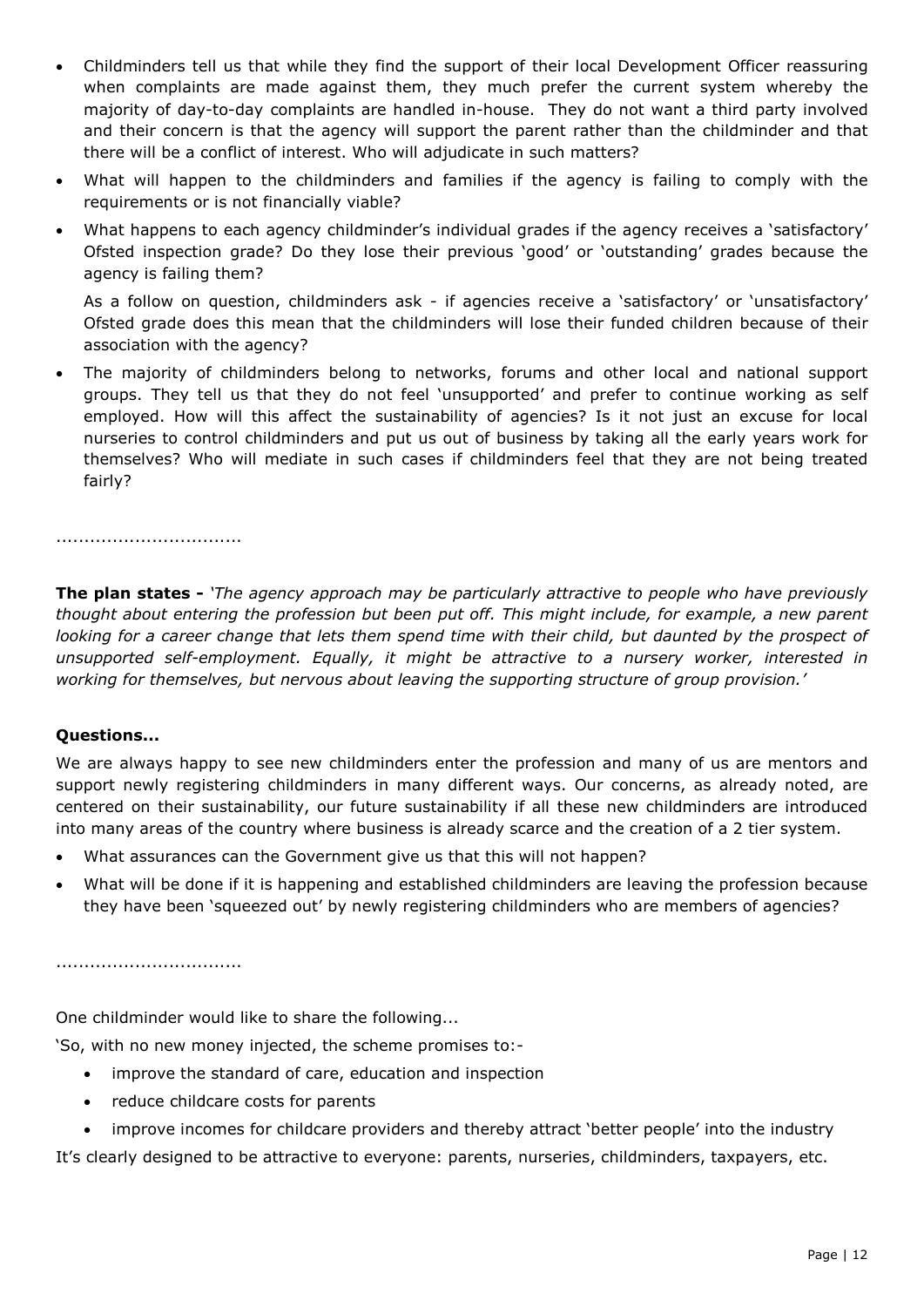The plan uses statistical evidence to show how poorly paid childcare workers are, and say, "hey guys, we know your pay compares badly with Europe - this scheme will give you better earnings." It uses other statistical evidence to say, "hey parents, we know UK childcare is pricey – we'll bring the cost down." I'm reminded of the soccer manager who likened statistics to swimwear, because it shows an awful lot but still manages to cover up what you don't want people to see.'

.................................

**The plan states -** *'It will not be compulsory for childminders to join agencies. Many existing childminders have already overcome barriers to enter the market – the registration process, the costs of training – and have built up successful small businesses. It is absolutely right that these childminders continue to be free to operate independently. However, for new or existing childminders, such as those working in rural areas where support is lacking, for example, agencies can offer a formalised support network and a more secure way of working.'*

#### **Questions...**

- How long does the Government consider independence will be sustainable if parents are told that agency childminders are better than independent ones and if money is spent aggressively marketing agencies? Can the Government please reassure independent childminders that they will still be supported in the future by, for example, local networks, Development Officers, toy libraries, training opportunities, meetings in Children's Centres etc?
- How will agencies help overcome the barrier of the registration process? Will they have the time, resources, funding etc to do this for all newly registering childminders as well as supporting established minders who want to join them? We think this is very doubtful but would like assurances on behalf of new childminders who currently receive a lot of support.
- We are back to cost again how much will all this cost childminders and is it a worthwhile service? Do we need someone else doing these jobs for us? The majority of childminders tell us that they are running their businesses successfully and do not need this type of intervention.
- As agency childminders will be newly qualified, and parents will be guided towards agencies as the preferred suppliers of childminder care, how will parents ensure they are getting the very best care for their children? Newly registered childminders do not always have, for example, parent references, experience, embedded self evaluation, ongoing training etc.

.................................

**The plan states -** *'Each childminder is inspected every three or four years, usually for only around three to four hours. Agencies will deliver intensive support to childminders, with regular monitoring visits and training. Ofsted will carry out thorough inspections of agency support and monitoring systems. Where childminders are registered with agencies, we do not envisage Ofsted needing to inspect each of them individually. Instead, Ofsted will inspect a sample of individual childminders to ensure that agencies are appropriately assessing the quality of childminders on their books. Childminders who do not join childminder agencies will continue to be inspected individually. The regulation and inspection of childminder agencies will be overseen by Ofsted's HMIs.'* 

#### **Questions...**

• Does this mean that childminders will lose the right to individual inspections if they are belong to an agency? Many thousands of childminders petitioned and lobbied against this last year - did the government not hear us?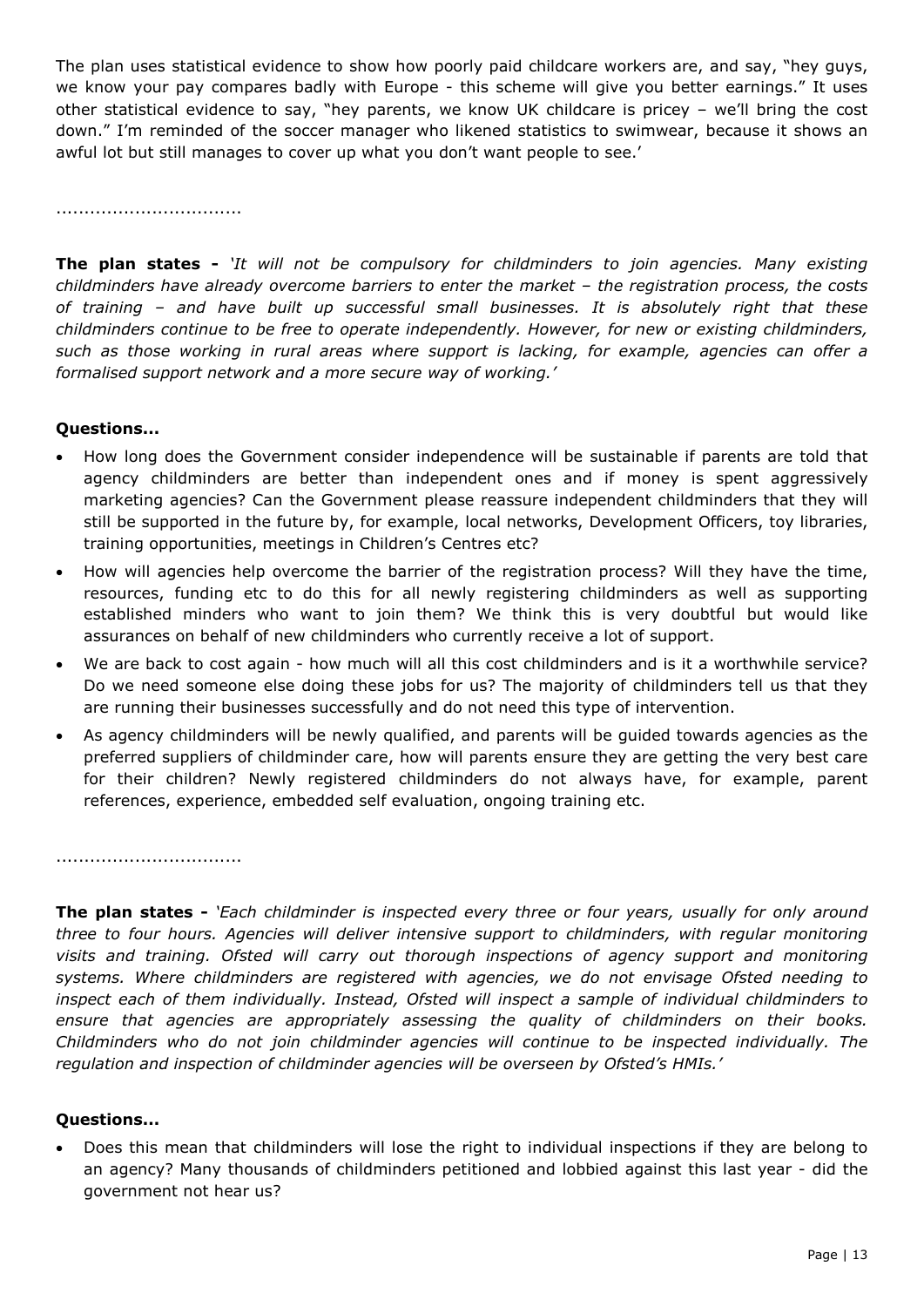- Will Ofsted guarantee to continue charging the current  $E35$  a year to childminders who wish to be registered with them (as opposed to an agency) or will the cost rise prohibitively as previously threatened?
- Childminders who are not part of an agency will still, according to the 'More Great Childcare' plan, have Ofsted inspections - will these be as frequent as at present and will childminders still be inspected in the same way? Our concern is that this will create a 2 tier system, with parents confused about whether Ofsted inspected or agency inspected childminders are the best. What assurances can you give us?
- To whom will childminders complain if their agency is underperforming? Childminders have little confidence that Ofsted will have sufficient resources, manpower or time to support them.
- One childminder asks, 'If inspectors spend 3-4 hours inspecting 1 provider with up to 3 children, compared to 2 x 6 hour ('school hours') days inspecting group settings with perhaps 30 early years workers and 120 children, then does it not follow that the inspection of childminders is likely to be more comprehensive? Why is this being changed when there is no evidence that it will improve outcomes for children?'

.................................

**The plan states -** *'We do not intend to be restrictive about the business model for childminder agencies and we see considerable scope for innovation. Beyond setting out the core functions of an agency – supporting and training staff, registering with Ofsted, quality assurance – we will not prescribe a single approach. Agencies will be free to respond to the needs of parents and childminders directly, as well as to local need. We anticipate a variety of business models, including:* 

*0 agencies led by high-quality nurseries, primary schools or children's centres who want to increase the choice of provision available to parents in the local area;* 

*0 organisations offering both group-based and home-based provision, perhaps with flexibility for parents to move their children between the two; and* 

*0 childminder-led agencies, with experienced childminders moving to a training and development role, supporting other childminders in the agency.'* 

- How many agencies does the Government feel will be sustainable throughout the country?
- How will the Government ensure a spread of agencies through the country? What about areas of the country where no agencies set up?
- Will training offered by agencies which are, for example, nurseries be offered at the weekends to accommodate childminders who work through the week?
- Childminders tell us they do not want to be linked to local nurseries with their significantly higher ratios if they are teacher led. The nurseries will need to fill their own spaces so they can pay higher wages to their better qualified staff - we question how Ofsted will ensure all agencies put childminder needs first in the current economic climate.
- Nanny agencies charge parents a premium to arrange their childcare which does not help to bring down childcare costs. Will this be the same for parents who approach agencies?
- We have spoken to a number of nannies through the country who tell us that although we already have lots of nanny agencies, more and more families are finding a nanny online and more and more nannies are finding work without the need for agencies. Ms Truss stated in her Mumsnet webchat that she had consulted with nannies before formulating her plans - we are concerned that they did not inform her of this so she could consider it before organising something that is clearly failing for us childminders. Please clarify.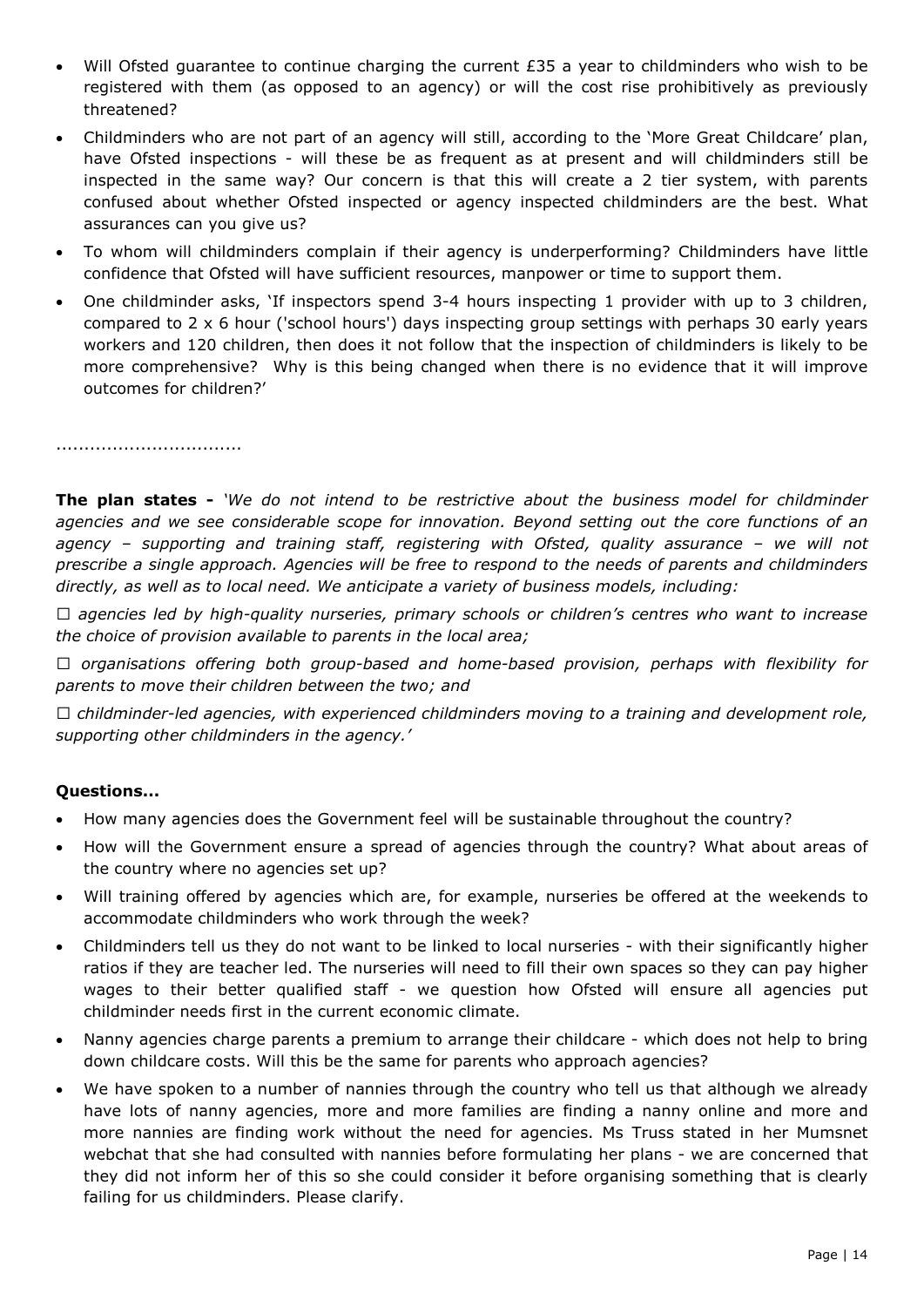- Many childminders have had previous issues with their local children's centres and do not trust them to put childminder needs first. Who will mediate in situations such as this on behalf of childminders who are not being supported by the centres?
- Childminders have grave concerns that the majority of primary schools do not have enough understanding about childminder needs to successfully manage us, provide us with support and training, organise our vacancies etc. What training and support will be offered to primary schools and who will provide this support?
- Where will all the children come from to fill new agency childminder spaces? The Government is making it easier for schools to provide care for 2 year olds, wants to increase nursery ratios to what many feel are dangerous levels and intends to make it easier to set up and run after school clubs. We are struggling to see how new childminders will be able to run sustainable businesses - and where existing childminders will find new work. Please clarify.

**The plan states -** *We are working with providers to develop the agency proposition and business model in the coming months. We plan to look at existing childminder networks and groups, using good practice to inform the best approach for agencies. We will also look to other countries with childminder agencies, such as France and the Netherlands, to see what works and what could helpfully be brought to bear on the English model. We will pilot agency arrangements in 2013, with the aim of agencies operating (and being registered and inspected) by 2014, subject to Parliamentary approval. We will publish more guidance on setting up agencies and the implications for childminders of joining them in due course.* 

- In a recent Nursery World interview Ms Truss talked as if agencies were a fait accompli. Can we please have some assurances that this is not the case and that if we present arguments against them the government will listen to us?
- What about childminders who accept vouchers and / or government funding will they be forced to join the agency to continue?
- If agencies are handling payments what if they are late paying the childminder? Many childminders have had experience of waiting for many months before receiving money from, for example, LA organised childcare and systems are not in place to pay in advance. Who will pay for a childminder's bank charges if the agency is late in paying?
- One of the aims of the plan is to lower costs for parents how will any of these plans bring down the cost of childcare for parents? Does the government expect childminders to join agencies which set their prices to a local level and move from caring for say 3 children at £4 an hour to looking after more at half the cost? As many contributors to this document have said - we need better paid childminders and early years staff - not lower fees so parents pay less. Surely childminders and staff, many of whom work for less than the minimum wage in very difficult, pressurised environments, deserve at least the same amount of respect and focus in the report as parents?
- One childminder asks, 'If the agencies are to bring us in line with nurseries then can we assume that any nursery with a satisfactory rating will no longer be able to offer the funding for 2, 3 and 4 year olds? If Government wants to bring us on to a level playing field then it seems only fair to legislate both ways.' Please confirm future intentions to legislate for nurseries.
- What about childminder terms and conditions payment in advance, immediate notice if no payment received, payment when children are sick, holiday pay etc? Will these still be honoured by agencies or will childminders have to do what the agency tells them - causing potential hardship?
- We understand that the Dutch agency model has been discredited and dismantled (Nursery World, 16.4.2012) yet the minister continues to talk about it as a successful model which we in England might emulate. Please explain this to us.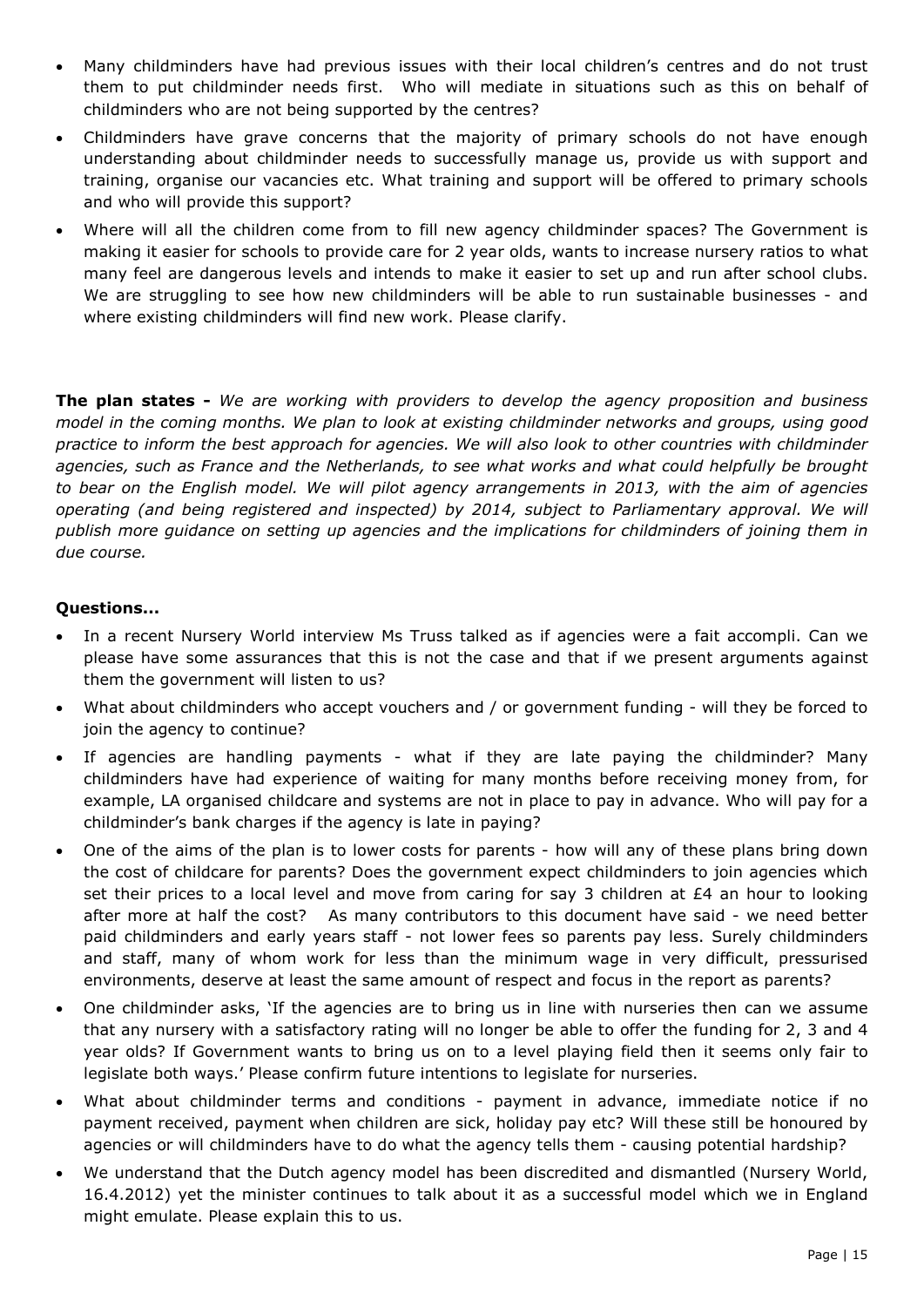#### **Further concerns**

The document released by the Department for Education 'What are agencies?' raises further questions we would like addressed -

# **Questions...**

- Will childminders be able to join an agency and continue to operate independently at the same time?
- Agencies will, according to the plan, help parents if 'any problems emerge with their childminder'. Can you please clarify for whose benefit agencies are going to exist - childminders or parents?
- The briefing document talks about what agencies WILL do without the benefit of consultation first. It states that, 'agencies could offer combined nursery and childminder packages to suit individual parents' - does this mean that the government foresees a situation where nurseries will also come under the remit of agency control in the future or is this referring to nurseries which register to run agencies?
- How 'regular' will the home visits be carried out? These visits will be expensive to organise and implement. How much of the cost will need to be met by the childminder through the fees which the agency collects? Can the Government please explain how this will bring down fees for parents?
- How will other agencies such as tax credits and those responsible for paying the local authority free entitlement manage a 2 tier system where agencies are controlling some funding and independent childminders are in receipt of direct funding? We are very concerned that they are unable, at the moment, to manage the 1 funding stream effectively. Please give us reassurances.
- Many childminders have 1 or more parents who pay them using tax credits and / or childcare vouchers. If those payments are made directly to an agency instead of to the parents will this mean that their choice of childcare is limited to agency childminders? Or if they choose an independent childminder will they have to be paid via the agency which will take their cut first? How will this 2 tier system benefit parents and bring down costs?
- Toy and equipment sharing... training... group activities etc are all available already in most areas of the country via the local authority. Why does the government want to spend many thousands of pounds replacing a system that already works well rather than carrying out an audit and targeting support to those areas in which it is needed?

As a follow on question, childminders want to know if this support will still be available to them if they choose to stay independent.

There are very serious and growing concerns about childminder sustainability as we read further government plans to make it easier for schools to open before and after school clubs and to encourage all parents to start their children at school at age 2. Why is the Government so intent on getting children into school earlier? Being in school does not in itself guarantee quality.

We are very concerned that this is a move towards universal, state run group childcare. While we would love to get into a debate about this we feel that the Sue Palmer and the 'Toxic Childhood' campaign will probably do it better. Or perhaps the Government will listen to children's author and former laureate Michael Rosen who stated on Twitter - 'Stop toddlers playing. Tories march on'.

Is agency control just one part of the bigger problem - the whole 'More Great Childcare' plan - from its appalling use of English in the title - onwards? We are very concerned that the government are trying to force childminders into agencies. We believe this will take away our independence and adversely affect our ability to make decisions which impact on our businesses and the children and families with whom we work. We cannot see how these plans, which will cost significant amounts of money to implement, will bring down childcare costs.

We urge the government to re-think these plans and to listen to our concerns.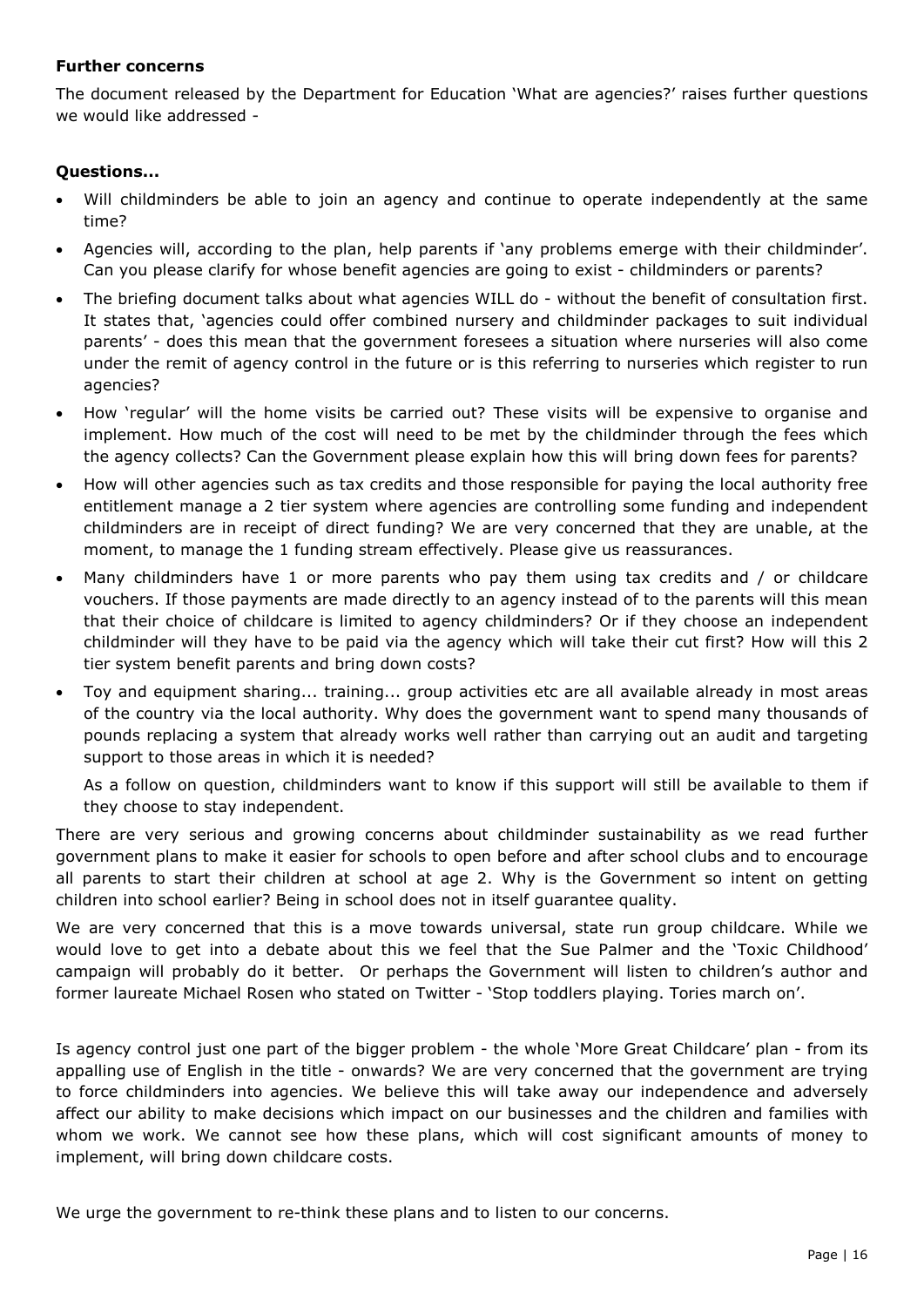# **The 'More Great Childcare' plan goes on to explain how the government intends to -**

*'Build a stronger, more capable workforce, with more rigorous training and qualifications, led by a growing group of Early Years Teachers'* 

There is a lot of generalisation regarding qualifications in the 'More Great Childcare Plan'. Suggesting that someone must have GCSEs in maths and English to work with children is insulting to the thousands of wonderful, caring, compassionate childcare employees who do not have formal qualifications. A love of children must be the overriding reason why people enter childcare! I have seen many people with GCSEs, A levels and degrees with whom I wouldn't leave my fish, never mind my precious children.

This is also a very un-inclusive statement which shocks us - the Equality Act 2010 has legislated against sweeping statements such as this, which suggest that only people with academic qualifications should be employed in certain roles. We urge Ms Truss to reflect on the messages in the Equality Act and re-consider her words.

A degree is very laudable - the writer of this document has a degree and so do many of my childminder colleagues - but that does not give us more than 2 hands and 2 eyes to care for 5 or even 6 early years children, or 6 x 2 year olds (in a group setting) at one time. We have grave concerns that these plans will encourage nurseries and some childminders to increase the amount of children for whom they care without fully considering the consequences of their actions. This will, we feel, lead to lower outcomes for children and will put their wellbeing, health, safety and education at risk.

'As everyone knows that a sound working knowledge of Great Expectations is fundamental to fingerpainting and the effective teaching of Hairy Maclary studies.' (Telegraph article, Judith Woods, 29.1.2013)

As one parent told us, 'No academic achievement on the planet would persuade me to leave my children with someone who didn't love them and care for them like they would their own children.'

.................................

*'Drive up quality, with rigorous Ofsted inspection and incentives for providers to improve the skills and knowledge of their staff'* 

We wonder how this will be achieved if agency childminders are no longer offered individual Ofsted inspections - and more and more childminders are forced, through circumstances beyond their control, to join the agency if they want their businesses to remain viable.

Childminders throughout the country have grave concerns about removing providers from Ofsted inspection and creating a 2 tier system which we feel will drive down standards and cause confusion for parents. A 2012 petition supported by many thousands of parents, childminders, professional bodies and early years professional bodies rejecting proposals to deregulate childminders raised over 11,000 signatures.

The Government appears to have ignored the strength of feeling which was apparent and is pressing on regardless with their plans. We are asking that they re-consider.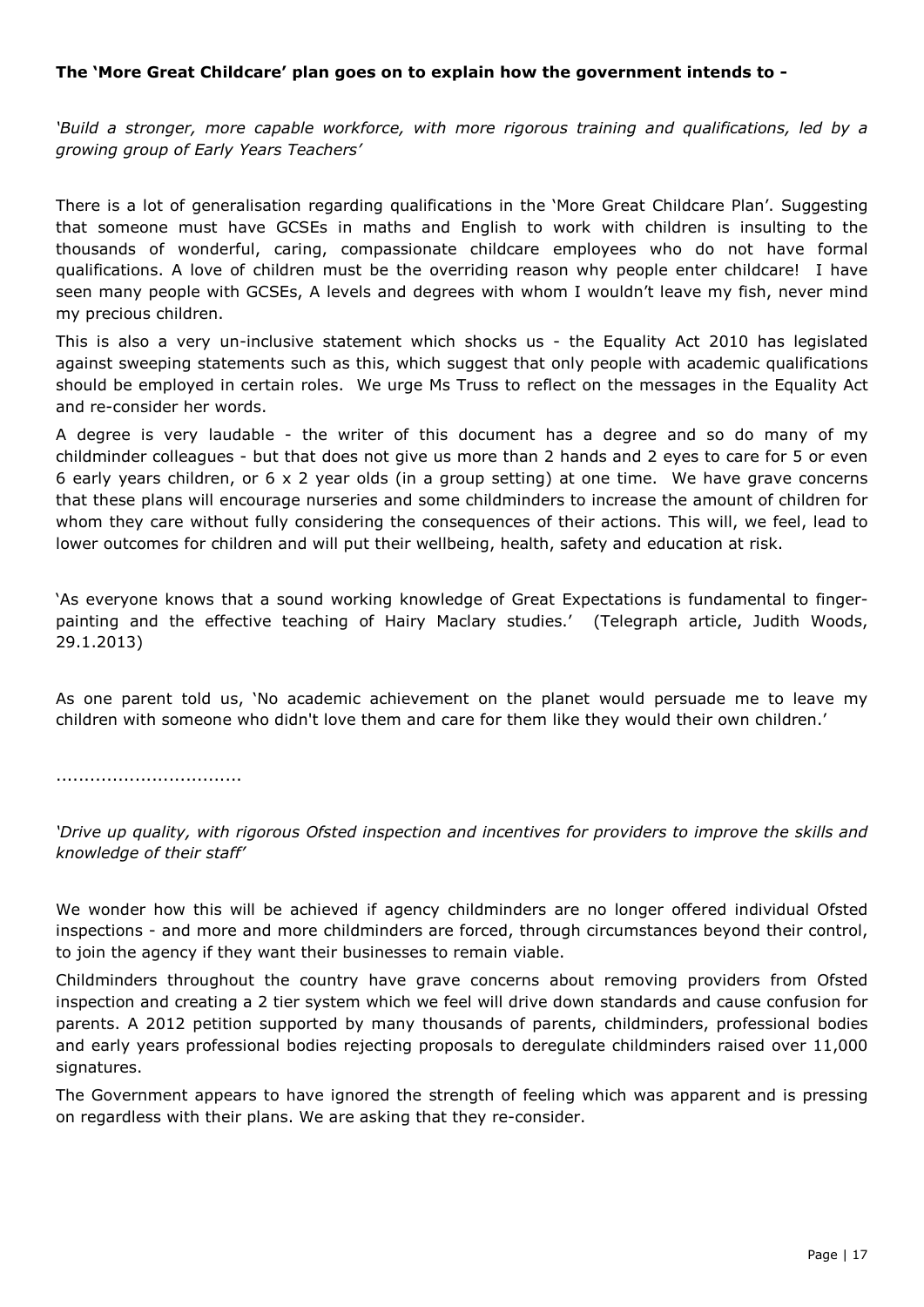*'Attract more, high quality providers with new childminder agencies, which will recruit new people, train and guide them and lever up quality in an area of the sector that has lagged behind'*

Childminders take great exception to suggesting that their provisions 'lag behind' others in the sector. The vast majority of Ofsted registered childminders work incredibly hard to be professional and to raise outcomes for all the children who attend our provisions. There is an implication in this statement that ALL childminders are 'lagging behind' - when we are clearly not! A high percentage of childminders are graded 'outstanding' or 'good' with elements of outstanding by Ofsted and we find this generalisation insulting.

We know this statement has been fed by Ofsted figures and Ms Nutbrown's report. There are, however, a number of reasons why Ofsted figures might suggest we have 'lagged behind'. These include -

- A previous guidance document for Ofsted inspectors which stated new childminders would not have enough evidence to be graded good after their first inspection. As a childminder colleague comments, 'That is like saying you can't get an 'A' grade the first time you take an exam';
- Many childminders tell us that their Ofsted inspector arrived at their homes and said, 'I don't give childminders outstanding';
- Childminders with disabilities are often graded lower by Ofsted because they cannot keep up with the documentation and paperwork demands - regardless of their ability to effectively care for and educate the children and keep them safe and healthy;
- Ofsted inspectors who all look for different things such as the inspector who focuses the whole inspection on the childminder's documentation;
- Ofsted inspectors who have little or no understanding about the ways childminders work;
- Changing goal posts and a curriculum which Ofsted do not share with the providers they are inspecting and Ofsted inspectors who present childminders with often ridiculous actions which rarely have any link with the requirements of the EYFS or Childcare Registers such as
	- o To put labels and posters in their homes;
	- $\circ$  To provide a covered outside play area;
	- o To work with other settings when the childminder cares for babies and when the Ofsted inspectors guidance states that this should only be applied if relevant to the provider;
	- $\circ$  To write daily learning intentions for every EYFS child can you imagine the chaos if a nursery were given this action at their inspection?
	- $\circ$  Quote 'the inspector stayed almost all day so she could find some reason to mark me down. She found two very minor points and I got a good'.
	- $\circ$  To complete the Ofsted self evaluation form (SEF) when the Ofsted literature states that it is not a statutory requirement.
	- $\circ$  To work with other agencies I have read hundreds of Ofsted inspection reports and have yet to find one 'action' which requires the nursery to work in better partnership with childminders...and many more.

We urge you to read comments on many Childminding Forum posts about Ofsted inspection outcomes and the many ways inspectors find to give childminders a lower grade. The lack of consistency is clear.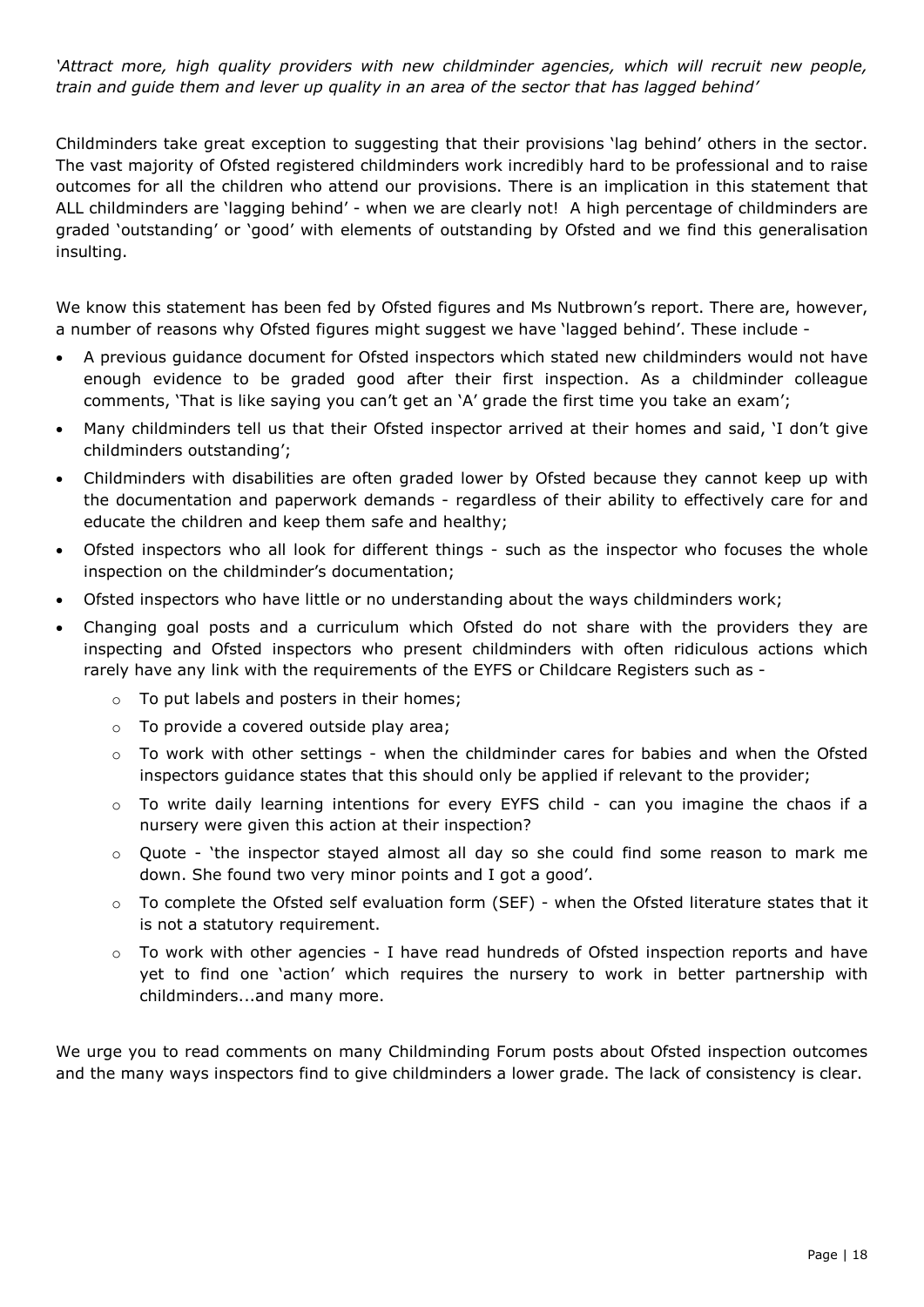An outstanding Ofsted registered childminder - who wants to remain graded outstanding by Ofsted AND independent AND continue to deliver the 2 and 3 year old entitlement - from the south of England would like to share the following with you -

'As a lowly childminder I have paid for, out of my income, and achieved more qualifications than many nursery staff. I have EYPS and now a Masters in Early Education.

Where else do you find that sort of dedication?

I also provide consultancy to other European countries, and the NCB because my practice is OUTSTANDING!'

Another childminder who wants to remain self employed and continue to deliver the 3 year old funding from the north of England would like to inform you -

'I am an ex teacher and I have also worked in business. I bring many practical business skills to childminding plus a love of children. I spend many hours of my free time mentoring and supporting childminders across the country to help them to excel in their chosen profession. I write for magazines and share good practice on childminding forums and Facebook groups.

I have been graded outstanding twice by Ofsted and I am totally dedicated to my role as carer and educator, supporting children and their families.

I totally resent the implication that I am 'lagging behind' local nurseries and other group provisions which have satisfactory and good grades.'

Childminders spend many hours extra to their working days (which are often 10 or more hours long to accommodate the needs of various families) thinking about how they can raise outcomes for the children in their care. They -

- Attend training courses to improve their skills and knowledge;
- Complete local self evaluation documents;
- Buy new resources and equipment;
- Resource areas of provision to meet the specific needs of the children who attend;
- Follow up parent suggestions with carefully planned activities;
- Continually audit areas of provision to ensure they are offering the highest standards of care and learning to all the children;
- Spend many hours of their own time lovingly creating documentation and paperwork which parents will value in future years, making playdough, improving their provisions etc;
- Take children to appointments in their own time because parents are unable to take time off work;
- Make changes to their homes and gardens to make them more 'child friendly' and to support children's playful learning and development;
- Embrace local authority support and guidance;
- Make changes to their provisions to accommodate the needs of children with disabilities;
- Work with other agencies and professionals to support individual children... and much more.

Childminders are generally happy to do these things because they know that, by spending time considering ways they can enhance their provisions they are raising outcomes for children. Many childminders already work for significantly less than the minimum wage - in some areas of the country hourly fees of £2.50 and £2.75 per child and £20 per day are the norm. They then spend money buying resources and food, enhancing their homes and gardens, attending training courses and much more. To be told by Government that the aim is to reduce childcare costs for parents is an insult to their professionalism.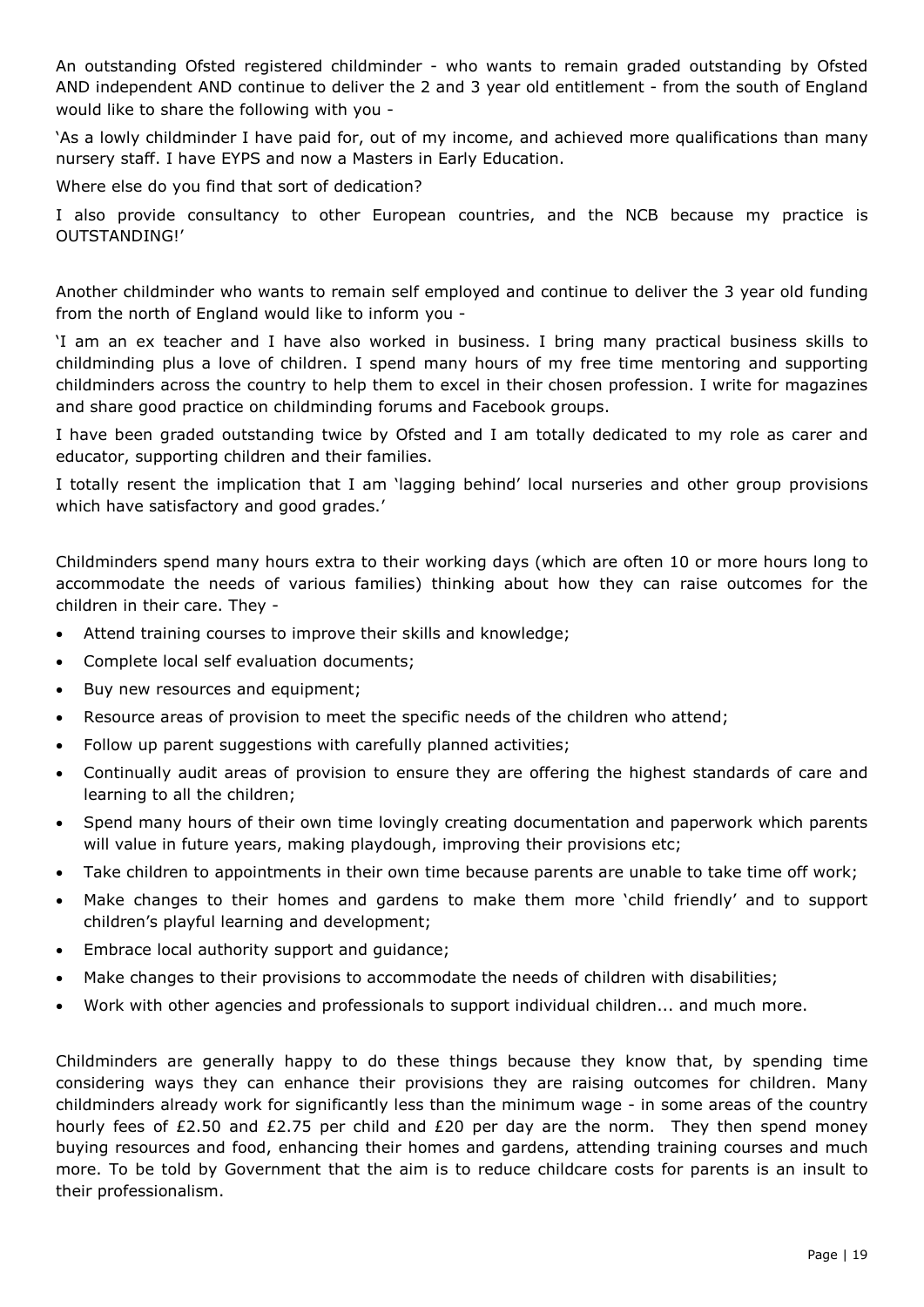*'Free providers to offer more high quality places, with greater flexibility to invest in high-calibre staff and more choice for parents'* 

Childminders have a number of grave concerns about Government plans to increase the number of children each early years provider can look after as evidenced in a number of petitions with thousands of signatures and in comments on early years forums.

We also wonder about the following -

- High calibre staff expect to receive higher wages than they are currently paid. How will this be funded if the other aim of the plan - to reduce childcare costs for parents - is also implemented?
- More spaces can only be provided if, as mentioned elsewhere in the plan, floor space per child is compromised. This is a serious issue which we believe warrants investigation and consultation in its own right. There are a number of very good reasons why the calculations for indoor space requirements for young children were set at the current levels.
- How does this improve choice for parents? Childminders are asking how this part of the plan affects parents - except that their children will be in early years provisions where there is less one-to-one care and attention which puts their wellbeing, health, safety and education at risk.

**The Plan states** *- 'Note: there are two main types of childcare provider for young children in England: nurseries and childminders. Nurseries are organisations providing early education and childcare delivered by multiple members of staff. Childminders are self-employed individuals who provide childcare, usually in their own home.'* 

Childminders strongly object to this footnote on page 7 of the report. Does Ms Truss not recognise that **both** nurseries and childminders provide education and childcare under the same EYFS framework?

Let us consider why parents choose childminders. The writers of this document have approached some of their current parents and asked the question. We would like to share out findings with you.

The main reasons why parents choose childminders over nurseries and other providers are -

- Low ratios;
- Loving, caring, patient, kind, gentle, home-from-home environments and a playful ethos;
- Nurturing care as well as opportunities for early education;
- Children who are disabled benefit hugely from the current lower ratios offered by childminders;
- One parent told us, 'Baby rooms in nurseries are full of screaming babies, penned in away from the other children, cared for by very young, clearly stressed staff. I wanted more for my baby';
- Childminders and their families interact with children and allow children to experience and socialise with positive male and female role models and other generations;
- Childminders are able to offer welcoming individual attention for the whole family;
- Individual attention for each child through the day;
- Focus on children's needs rather than the needs of a group;
- Detailed documentation so parents do not feel they are missing out on their children's experiences;
- Regular outings and the benefits these offer the children;
- Home cooked food which is provided taking account of parents wishes for their child and adapted to follow children's likes and dislikes;
- Flexible routines that allow childminders to respond to changes in the weather or a child's wish to be cuddled for the morning;
- Wonderful home facilities, inside the house and in the garden... and much more.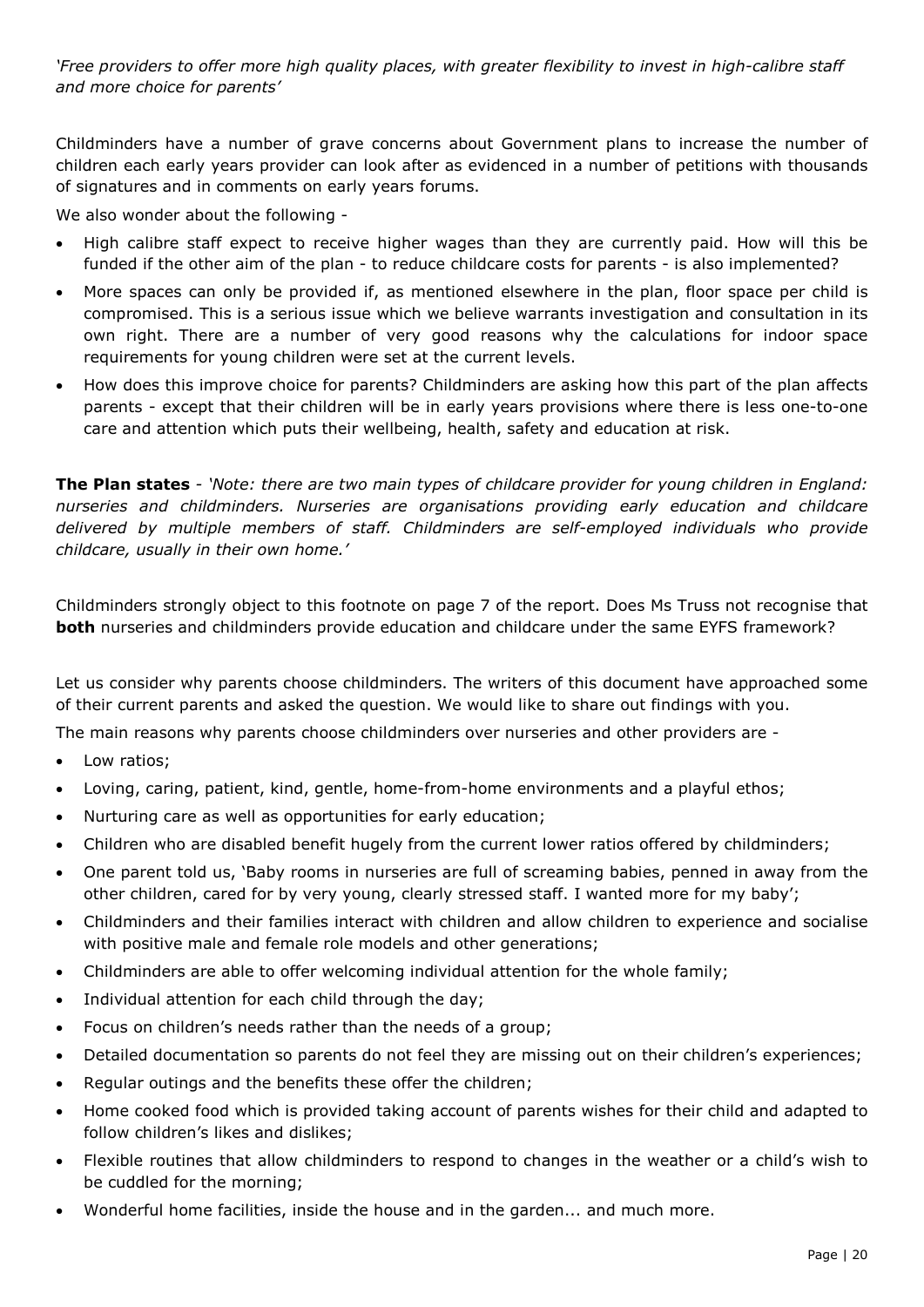# **Early years providers are united against the Government's plans**

Childminders are not alone in their concerns about the 'More Great Childcare' plan. Other agencies and professionals are also calling on the Government to listen to them and to change the plans before it is too late and outcomes for the next generation of our children are irrevocably damaged.

- The National Day Nurseries Association states that 'nurseries are in crisis' and goes on to explain how, 'Insufficient demand for places and parents not being able to afford fees were found to be the greatest concerns and factors that kept childminders' incomes down. Nurseries, meanwhile, said that insufficient demand plus staffing costs, despite the low wages, were to blame for their lack of profitability.' This is even more worrying when we consider the government's plans to create thousands more early years spaces, increasing competition amongst providers at a time when we all need to consider our sufficiency;
- Home Childcarer Magazine is running a number of articles in support of childminders who are against the plan and reports, 'Government's childcare plans cut corners, lower standards and put children at risk' (01.2013).
- Chief Executives of large nurseries such as Kids Allowed are concerned about how ratio plans will lead to a 2 tier system.
- The Pre-School Learning Alliance says that ministers should 'listen to parents' (BBC, 8.2.2013).
- Morton Michel, the childcare insurance specialist, has conducted their own survey amongst their 36,000 clients who cover the entire childcare spectrum, including childminders, nurseries, nannies, preschools and out of school clubs. They will be reporting their results shortly.
- Labour states, 'Childcare plans will hit standards' (Channel 4 news, 29.1.2013).
- Anand Shukla, from national childcare charity Daycare Trust, said: "No matter how well qualified the members of staff, there are practical considerations when you increase the number of children that they have to look after," (BBC, 8.2.2013)
- NCMA, the leading national childminding association, says its members are 'strongly opposed' to the plans, support a petition against ratio changes and are lobbying the Government and state in their briefing paper to members, 'NCMA has taken the decision not to support the DfE's request that it joins the task and finish group that will advise it on the development of the agency model**.** NCMA sees the agency model as only likely to damage childminding's hard won reputation and future sustainability. This and the fact our members have overwhelming rejected the proposal, means it would serve no purpose to provide our expertise and advice on how best to make the model work for childminding in England. We do not wish NCMA involvement to give the agency model any credibility so do not intend to advise formally or informally on its development. Our focus will remain on supporting individual childminders to sustain their childcare businesses and delivery high standards of care and learning.'
- Anne Longfield, chief executive of children's charity and nursery provider 4Children, said: "The welfare of the child must be our first concern throughout, but with highly qualified early-years teachers and a better inspection regime, there is an opportunity to review current arrangements and provide simpler information for parents and better incentives for providers to concentrate on what matters - children." (BBC, 8.2.2013)
- National Day Nurseries Association chief executive Purnima Tanuku: "Many parents do not want an increase in the number of children nursery staff are allowed look after. They are worried it will have a negative impact on the individual attention and care their child receives." (BBC, 8.2.2013).
- 'Controversial plans by ministers to allow childminders and nursery workers to look after greater numbers of children will lead to a "deterioration" in the quality of their care and will not help parents reduce their costs, an official report by the Government's own advisers has warned.' The Independent (13.1.2013).
- Nursery World magazine reports in various articles and press releases that the majority of the sector is against the plans (see references).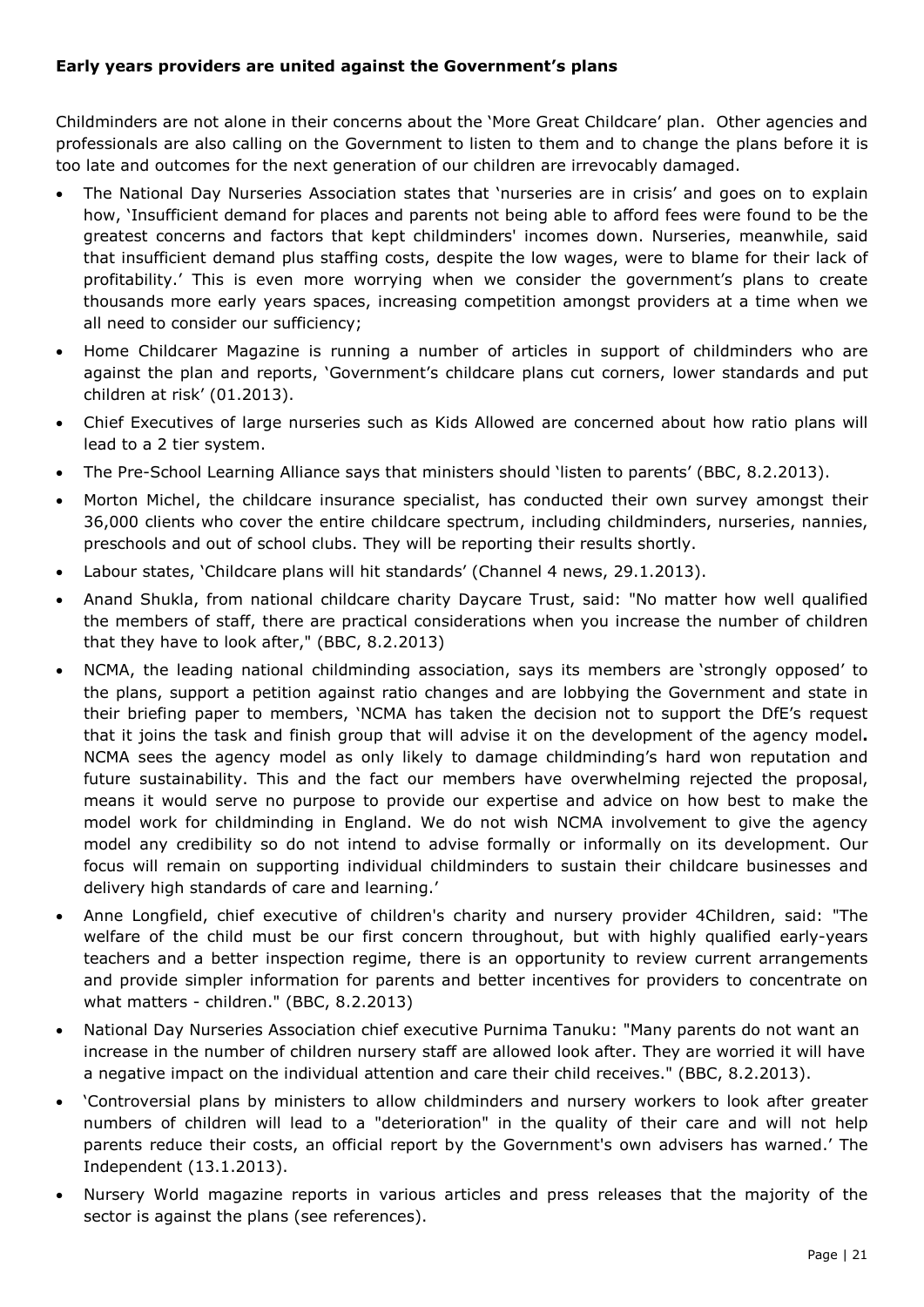- Earl Listowel stated in the House Of Lords: 'My Lords, following the Government's recent announcement, is the Minister aware of the widespread concern among practitioners about the increasing ratio to above 3:1-of the very youngest infants to carers? The additional investment in training that the Government have offered to reassure these practitioners is welcome. However, can the Minister go further in reassuring them, given the utmost importance of the highest quality of care for children at this tender age in terms of their future welfare and indeed their future productivity, as well as the deep adverse consequences for them of early poor-quality care in terms of their future outcomes?'
- Shadow education secretary Stephen Twigg said the plans to increase the ratios would undermine the quality of childcare in the UK (BBC news)

It is clear that nurseries, pre-schools and childminders and even Government ministers as well as shadow ministers are united in their concerns about and condemnation of the plans and comment about the ways in which the plans will reduce outcomes for children. Many are also aware of the affect the plans are having on the morale of the early years workforce. To be told we are underperforming... now being told that they are so undervalued by Government that they should work harder... with more children... for less money per child is insulting!

# **What we believe the Government should be doing...**

We are childcare providers - enablers. We look to the future and want the very best for the children in our care and we do not want this government to risk outcomes for our precious children.

If we might be so bold, we would like to make some suggestions to Ms Truss about how she might make childcare more affordable while ensuring outcomes for children are raised and childcare professionals are supported in sustainable businesses, receiving a good rate of pay for their jobs.

If she follows these suggestions, we think she would be able to throw her 'More Great Childcare' plan in the recycling and move on with 'More Great Popular Policies' such as -

- Increasing the amount of tax free childcare vouchers available to working parents;
- Keeping ratios low to support quality interactions for children in all early years provisions;
- Overhauling the current tax credits system so less money is wasted and more money goes directly to the families it was set up to help;
- Increasing the current 15 hours of free childcare and welcoming all good and outstanding childminders to apply to offer the sessions without having to jump through any more local authority hoops;
- Looking at each local authority in turn and ensuring childcare sufficiency at a local level, leaving those areas where childcare is appropriate for the needs of the families alone;
- Increasing the amount of money paid into grants for childcare, so that costs for parents can truly come down and practitioners feel valued in the professions we love.

Even her own party are not supportive of Ms Truss' plans for 'More Great Childcare'. As reported in the Guardian (29.1.2013) -

'Tory MP Claire Perry said there were still 'furious negotiations' over the plan and the Guardian reports that the 'PM's adviser says minister's news of reforms comes 'ahead of herself' as parents reject plan to relax ratio of minders to babies'.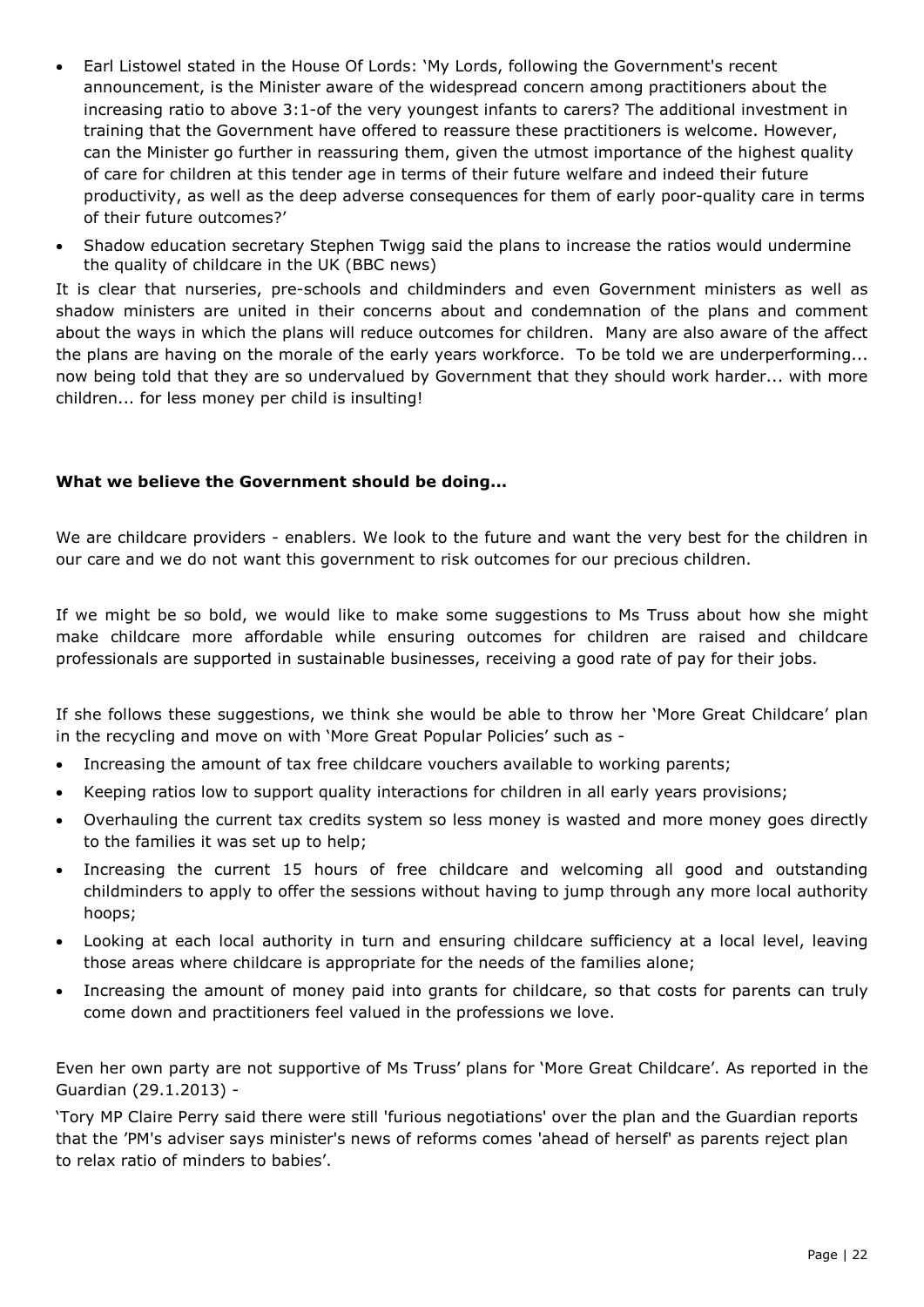# **References:**

Omissions and / or errors are unintentional.

- Petition comments from the Childminding Forum petition 'Leave our early years ratios alone' www.keepratiosdown.co.uk.
- Article 'What Childminders need to Know' (Guardian newspaper, 4.2.2013) http://www.guardian.co.uk/education/2013/feb/04/what-childminders-need-to-know.
- Article 'Workforce stretched to breaking point' (Nursery World Magazine, 4.2.2013) http://www.nurseryworld.co.uk/channel/comment/news/1169509/early-years-workforce-stretchedbreaking-point/.
- Comments from childminders on the Childminding Forum www.childmindinghelp.co.uk/forum and Childcare Facebook group - https://www.facebook.com/childminders;
- Article 'A swan and a lark' (O'Sullivan, J. Word Press blog, 2.2.2013) -

http://juneosullivan.wordpress.com/2013/02/04/a-swan-and-a-lark-why-the-governments-newchildcare-report-may-be-the-stone-that-kills-both-birds/.

- Ofsted official statistics www.ofsted.gov.uk.
- Article MSN Money 'Why Childcare Plans will actually increase costs' http://money.uk.msn.com/features/why-childcare-plans-will-actually-increase-costs#scptifs.
- Article 'Childcare too important for free market' (Guardian newspaper, 3.2.2013) http://www.guardian.co.uk/business/2013/feb/03/childcare-too-important-for-free-market.
- Parenta.com 'Liz Truss... Latest News' http://www.parenta.com/2013/01/29/liz-truss-childcare/.
- EYFS forum online www.eyfs.co.uk.
- Article 'How do you fit 6 toddlers into a buggy? Ask Liz Truss' (Guardian newspaper, 29.1.2013) http://www.guardian.co.uk/commentisfree/2013/jan/29/hofit-six-toddlers-in-bugy-truss-childcare.
- Article 'The nursery education changes won't benefit children or parents' (Telegraph, 29.1.2013) http://www.telegraph.co.uk/education/primaryeducation/9834812/The-nursery-education-changeswont-benefit-children-or-parents.html.
- Article 'Relaxing childminding rules will worsen quality of care' (Independent, 13.1.2013) http://www.independent.co.uk/news/uk/politics/relaxing-childminding-rules-will-worsen-quality-ofcare-8449393.html.
- Article 'Early years sector vents anger as childcare proposals leak out' (Nursery World magazine, 28.1.2013) -

http://www.nurseryworld.co.uk/news/1168488/Early-years-sector-vents-anger-childcareproposals-leak/.

- Article 'Why we are introducing childminder agencies' (Nursery World magazine, 5.2.2013) http://www.nurseryworld.co.uk/news/rss/1169665/Why-introducing-childminder-agencies/.
- Article 'Deregulation isn't the answer' (NCMA, 05.2012) http://www.ncma.org.uk/news/news/may\_2012\_news/deregulation\_isnt\_the\_answer.aspx.
- Home Childcarer magazine http://www.homechildcarer.co.uk/. Quote 01.2013 from http://www.homechildcarer.co.uk/News/government-childcare-plans.asp#.UQfTiw9vTpY.facebook.
- Article 'Nurseries are in crisis' (National Day Nurseries Association, 3.6.2012) http://www.guardian.co.uk/money/2012/jun/03/british-nurseries-threat-childcare-costs.
- BBC interview with Kids Allowed Chief Executive, Jennie Johnson (BBC, 27.1.2013) http://www.bbc.co.uk/news/uk-21219232.
- Article 'Going Dutch? The dangers of deregulation' (Nursery World, 16.4.2012) http://www.nurseryworld.co.uk/news/1127031/Going-Dutch---dangers-deregulation/.